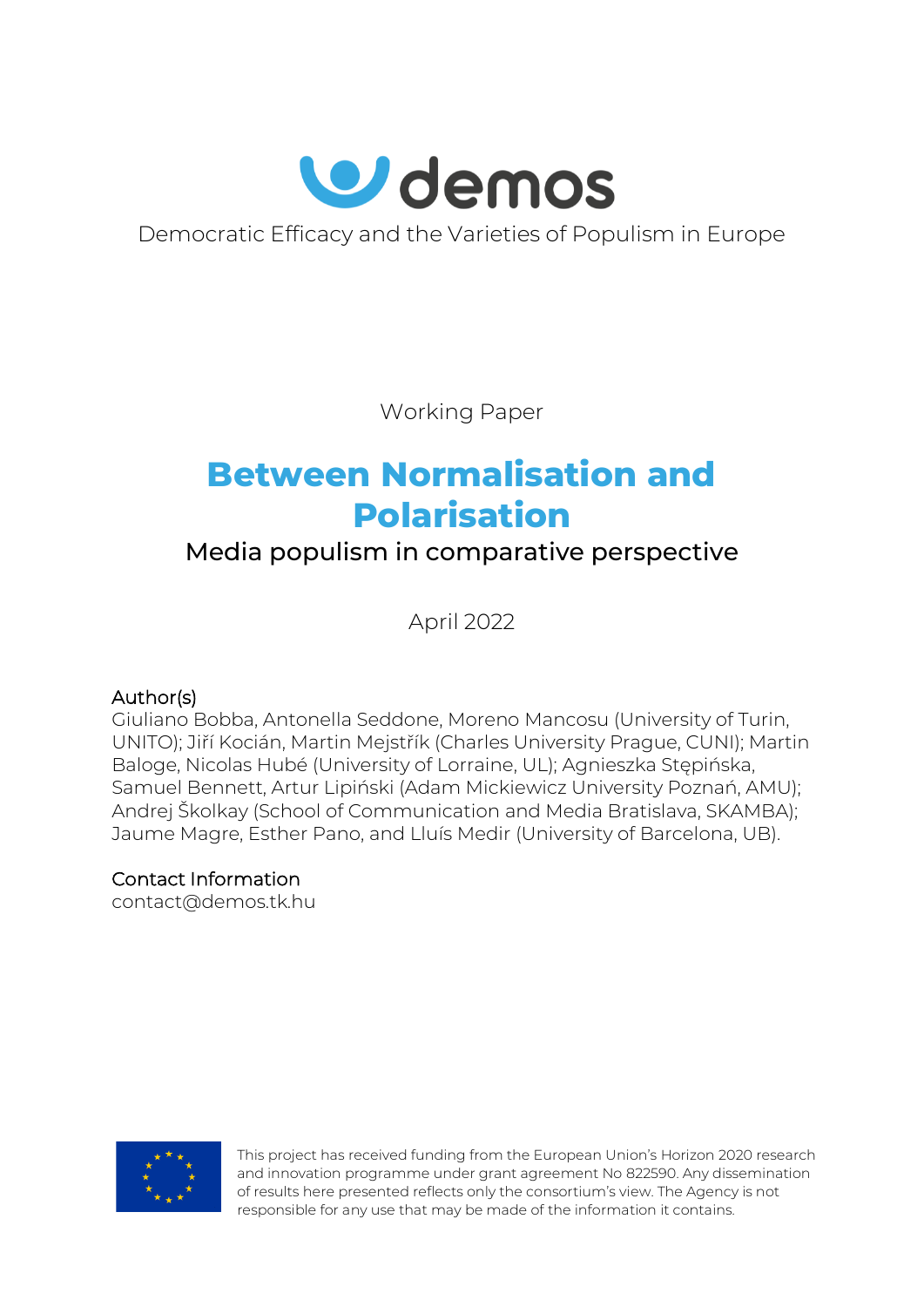#### **Abstract**

This working paper investigates the relationship between the media landscape and populist parties and leaders. It assumes that in the scientific literature three distinct aspects of populism have been mainly addressed by scholars, namely, populism expressed by populist political parties and leaders (studied, for instance, through the analysis of election manifestos), populism among citizens (studied using opinion surveys), and populism within the media (usually investigated through content analysis of media coverage). Accordingly, this research focus on this latter dimension in order to shed light on the relationship between journalism and populism. Based on the literature developed by Mazzoleni (2003), Krämer (2014), and Jagers and Walgrave (2007), the working paper aims at identifying and operationalising the so-called "media populism" in media outlet, as well as the social and political factors that prompt journalists to contrast or favour populism. The empirical analysis, including six EU countries (Czechia, France, Italy, Poland, Spain, and Slovakia), combines an original expert survey (aimed at measuring the level of populism by the media in each national context) and in-depth interviews with journalists about news media perception and reaction to populism in politics. General results suggest that the media landscape is witnessing a process of normalisation of populism in news coverage. This happens mainly by the inclusion of people-centrism and anti-elitism as a simplified way of accomplishing the information and control functions typical of political journalism. The expert survey data also suggest that a process of polarisation between news outlets is occurring. This polarisation takes place particularly with respect to outgroup ostracism: some news outlets support this orientation, while others actively act to counter it. In the second part of the paper, the authors stress, by means of in-depth interviews, that populism is in the eye of the beholder. Populism can be conceived as positive (rarely) or negative (often), and in any case it is perceived as a normative concept. "Populism" is therefore a typical word and concept in political competition, not only for political actors but also for journalists and news outlets. The interviews also suggest that populism is becoming a constitutive element of contemporary political journalism. The relationship between journalism and populism is characterised by forms of parallelism, polarisation or normalisation: all these processes lead to the inclusion of populist frames and claims within mainstream media outlets' political coverage.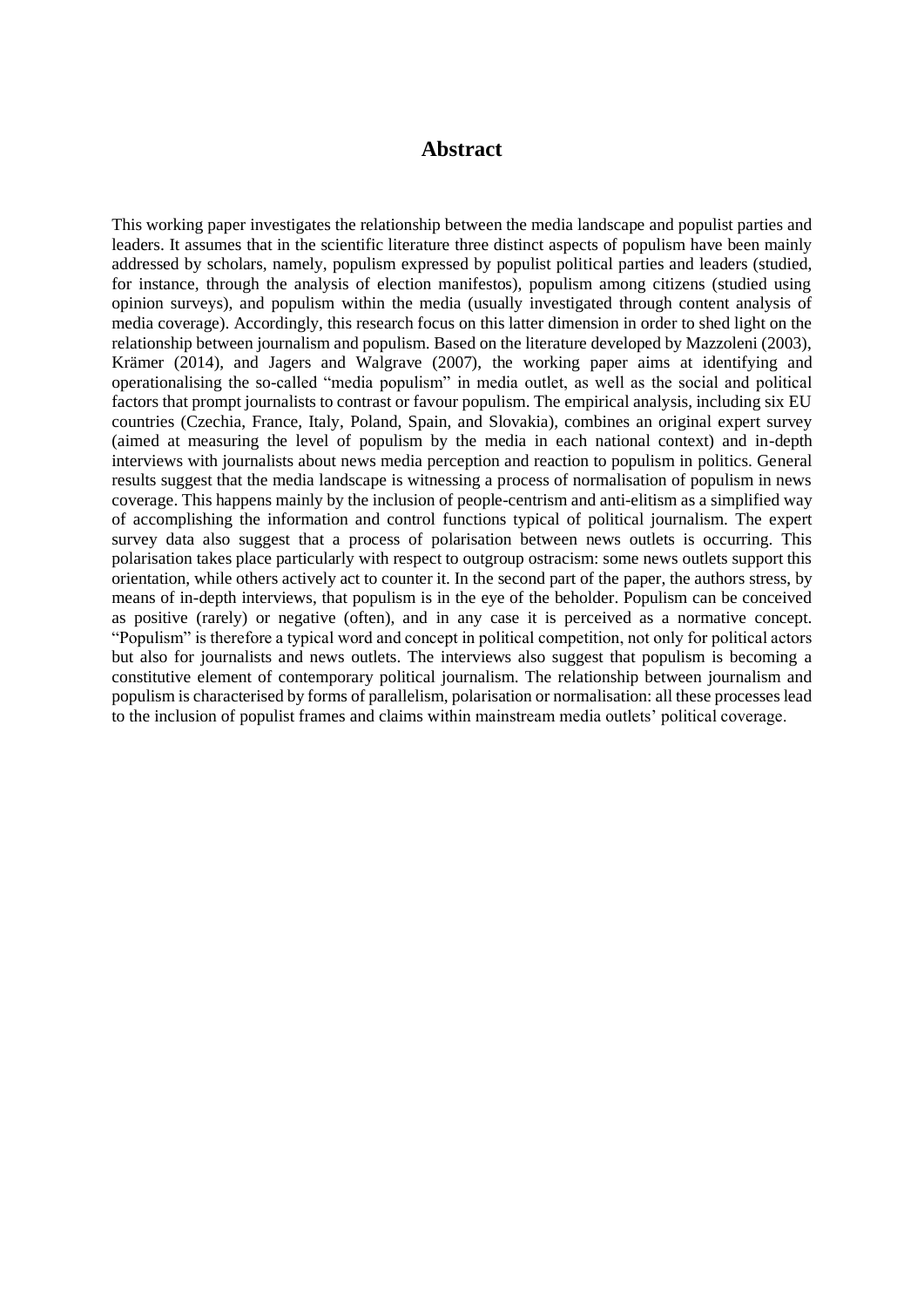## **Table of Contents**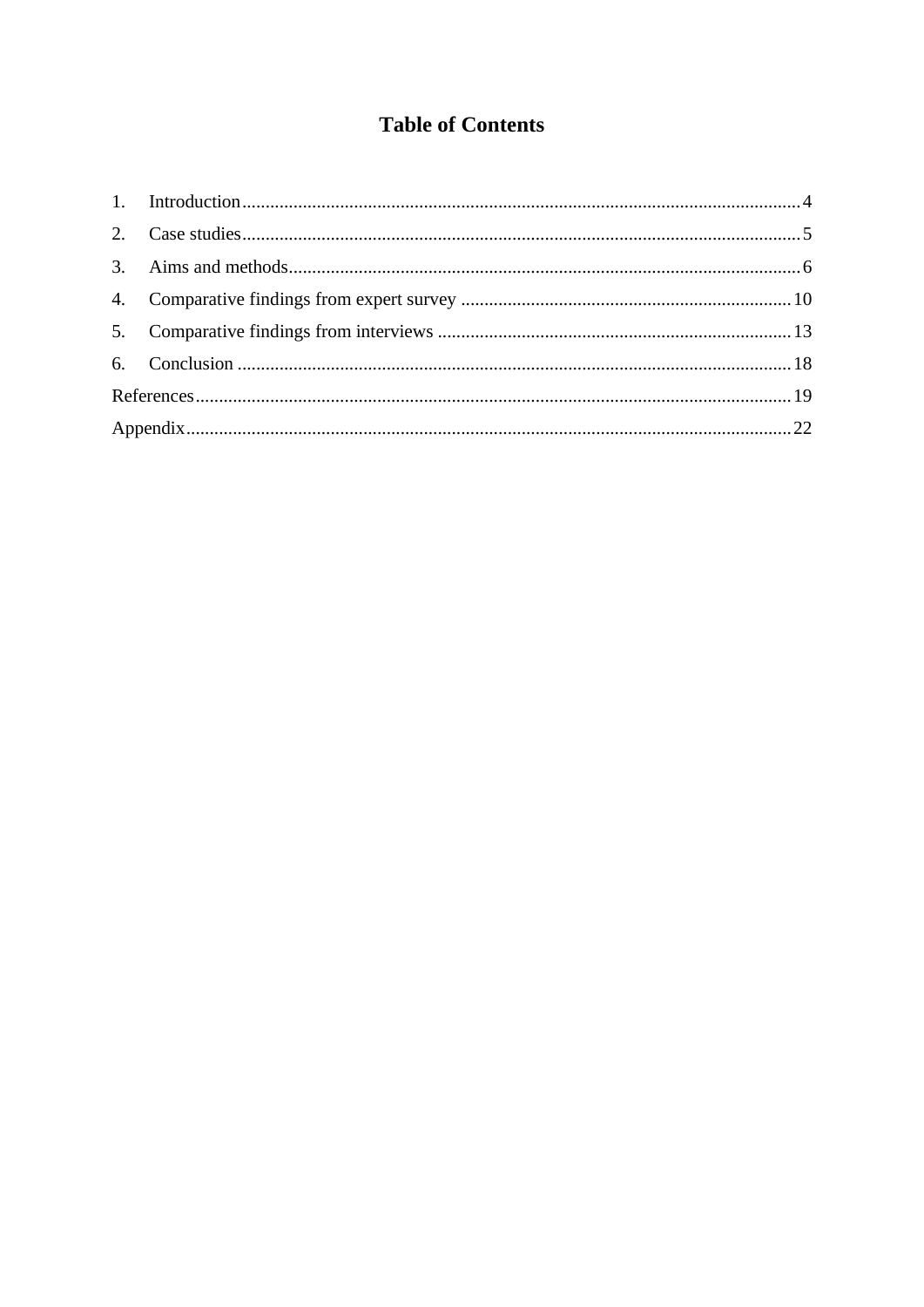## <span id="page-3-0"></span>**1. Introduction**

In the last few years, the concept of populism has been widely used by scholars in the field of political science and communication. Populism is a contentious concept *per se*. Nonetheless, most scholars agree on a minimal definition, according to which populist discourse relies on the juxtaposition of a "good people" with a series of "bad elites". Moreover, in the case of right-wing populists, the people's values, their identities and rights are considered to be endangered not only by the elites but also by the action of a series of "outgroups" that are said to receive preferential treatment by the elites (Albertazzi and McDonnell 2015; Kriesi 2014; Mudde 2004, 2007, 2014; Taggart 2000; Canovan 1999). While most scholars argue that these elements – the people, the elites and the outgroups – are the core of populism, there has been a still ongoing debate regarding whether it should be interpreted as an ideology (Taggart 2000; Mudde 2004, 2007; Mudde and Rovira Kaltwasser 2017; Stanley 2008), a political strategy (Weiland 2001, 2017) or a type of communication (Jagers and Walgrave 2007; Moffitt and Tormey 2014; Moffitt 2016; Aslanidis 2016; de Vreese et al. 2018).

Relying on this definition, three distinct aspects of populism have been mainly addressed by scholars: (i) first, populism expressed by political parties and leaders that is studied through the analysis of election manifestos, political discourses and parliamentary activity to assess the relevance of the key elements of populism (e.g. Jagers and Walgrave 2007; Hawkins 2009; Cranmer 2011; Rooduijn and Pauwels 2011; Engesser et al. 2016); (ii) second, the spread of populism among citizens, studied using opinion surveys in order to assess populist attitudes and the determinants of the populist vote (e.g. Stanley 2011; Hawkins, Riding and Mudde 2012; Akkerman, Mudde, and Zaslove 2014; Elchardus & Spruyt 2016; Hameleers and De Vreese 2020; Norris and Inglehart 2018; Tsatsanis, Andreadis & Teperoglou 2018); (iii) third, the relevance of populism within the media that is usually studied through content analysis of media coverage in order to assess the role of media as both source of information and communication channel (e.g. Bos, Van der Brug and De Vreese 2010; Bos and Brants 2014; Akkerman 2011; Rooduijn 2014; Wettstein et al. 2018).

While the first two branches of literature have a consolidated tradition in terms of operationalisation and findings, the last one has been developed more recently from the seminal studies of Mazzoleni (2003, 2008), Krämer (2014) and Jagers and Walgrave (2007) conceiving populism as political communication style. In particular, literature investigating media populism focused on how and how much populist parties' stances are spread through the media – i.e. populism "through the media" (Esser, Stępińska and Hopmann 2017). Only a few studies, instead, have empirically addressed the dissemination of populist stances directly by the media (Stępińska, 2020), and even fewer have adopted a comparative approach.

Therefore, we do not have yet sufficient empirical evidence to draw conclusions on the relationship between populism and the media. Indeed, several questions remain unanswered: What is the relationship between journalism and populism? How can we operationalise and measure "media populism"? How relevant is it within the media? Which are its elements that are the most prevalent? How do news outlets counter populism, or, on the contrary, favour it? Which are the historical, social, and political factors that help one outcome or the other?

This work contributes to filling this gap through an original expert survey aimed at measuring the level of populism by the media in each national context and in-depth interviews with journalists about news media perception and reactions to populism in politics.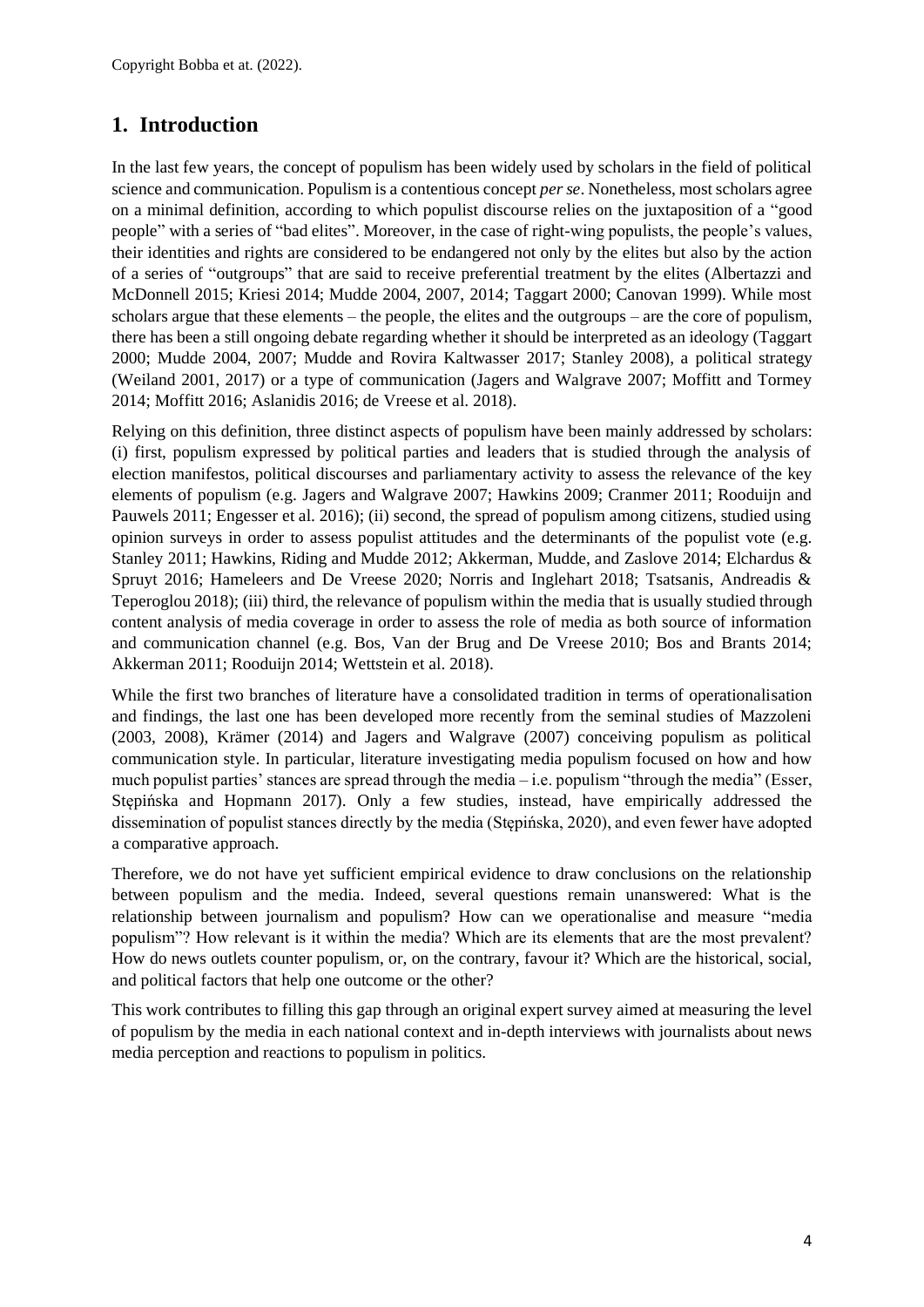## <span id="page-4-0"></span>**2. Case studies**

This study includes six European countries: Czechia, France, Italy, Poland, Spain and Slovakia. Three of them belong to Western, and three of them to Eastern Europe. In order to explain commonalities and differences among communication practices and the patterns in the way in which journalism works in different contexts, we follow the typology of media systems by Hallin and Mancini (2004).

Hallin and Mancini's framework is built on four dimensions (see also Brüggemann et al. 2014) *political parallelism* (the extent to which coverage is shaped by journalist's political affiliation, political bias, public broadcaster's dependence on the government), *journalistic professionalism* (autonomy of the profession, be it political or economic, strength of professional norms, presence of an ethic of public interest), *media market* (inclusiveness of the press market) and *role of the state* (extent and direction of state interventionism).

Three models were originally conceived by Hallin and Mancini: 1) the *Mediterranean polarised pluralist* model, characterised by a low reach of the daily press, high political parallelism, weak professionalisation, and strong state intervention made of particularistic interests and clientelist relationships; 2) the *Northern European democratic corporatist* model, characterised by a high reach of the press market, relatively high degrees of political parallelism, strong professionalisation, and strong state intervention, in the form of strong public service broadcasters and subsidies for the press; 3) the *North Atlantic liberal* model, characterised by a high reach of the press market, low degrees of political parallelism, a highly professionalised journalism, and a weak role of the state.

Of our six countries, three (France, Italy, and Spain) were included in the original research of Hallin and Mancini. (2004) and can be considered as belonging to the first model (*Mediterranean polarised pluralist*). However, Czechia, Poland and Slovakia were not part of the original study but were included in subsequent research on the topic.

Regarding the Polish system, according to Dobek-Ostrowska (2012) it has many characteristics of the polarised pluralist model and can be understood as a hybrid of the polarised pluralist and liberal models, with a few elements of the democratic corporatist model and the country's post-communist legacy.

The system is characterized by a small circulation of daily newspapers and the central position of the electronic media. The media, above all the press, strongly focus on political life, and external pluralism and the tradition of commentary-oriented journalism are important. Instrumentalization of the public broadcasting media by the government and political parties is evident. Journalistic professionalism is at a lower level than in the Democratic Corporatist or the Liberal model. Relationships between the media and political elites are characterized mainly by conflicts over the autonomy of journalism. The state plays a significant role as the owner of public radio and television (Dobek-Ostrowska 2012, 49).

According to Castro Herrero and colleagues' (2017) analysis of media systems in Central European countries, Poland and Czechia (together with Croatia and Slovenia) belong to the "Central cluster" (lower scores of foreign ownership, higher scores for PSB). The clusters' high levels of ownership concentration, which come with the highest levels of ownership regulation, are also remarkable. On the contrary, Slovakia belongs to a different cluster (a cluster including also Estonia, Latvia and Lithuania): the Northern one, characterised by the lowest levels of political parallelism, the highest levels of press freedom, and the highest levels of foreign ownership. The countries in this cluster also feature the highest levels of journalistic professionalism and online political information use and the lowest levels of ownership concentration.

Moreover, these countries have widely experienced relevant and articulated forms of political populism. In all the cases analysed, populist parties represent a significant share of the political offer, ranging from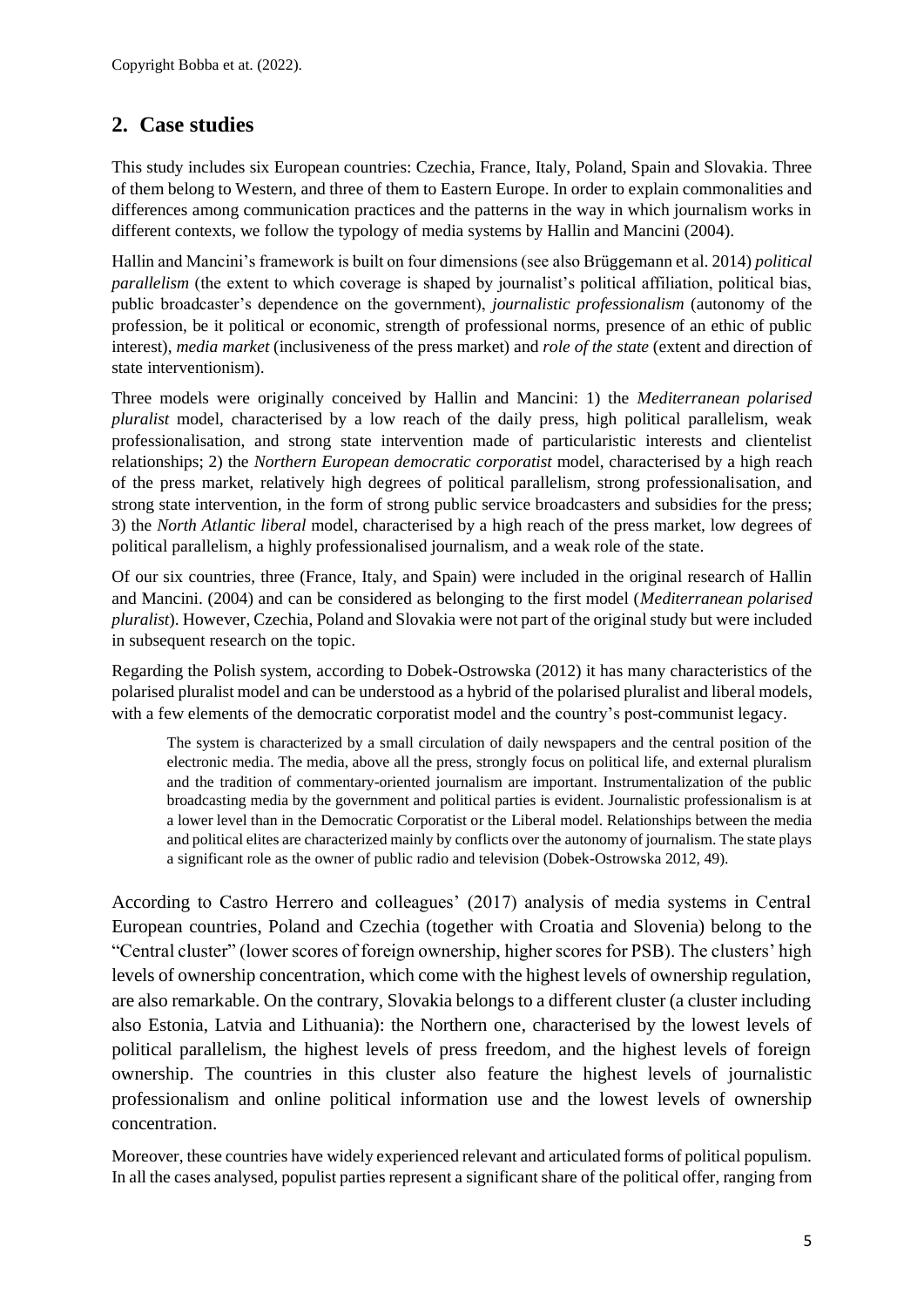around 17% in Spain to over 50% in Poland and Italy. Populist parties are relevant actors both as opposition and government actors. France is an exception as populists are only in opposition (see Table 1).

| Country  | Model of media system   | Populist parties       |                     |               |  |  |  |
|----------|-------------------------|------------------------|---------------------|---------------|--|--|--|
|          |                         | Results in the 2019 EE | In power            | In opposition |  |  |  |
| Czechia  | Central                 | 38.7%                  | <b>ANO</b>          | <b>SPD</b>    |  |  |  |
|          |                         |                        | KSČM (ext. support) |               |  |  |  |
| France   | Mediterranean/Polarised | 29.6%                  |                     | RN            |  |  |  |
|          | pluralist               |                        |                     | LFI           |  |  |  |
| Italy    | Mediterranean/Polarised | 57.8%                  | M5S                 | FdI           |  |  |  |
|          | pluralist               |                        | Lega                |               |  |  |  |
| Poland   | Central                 | 50.0%                  | PiS                 | Konfederacja  |  |  |  |
| Slovakia | Northern                | 20.6%                  | OL'aNO              | <b>ESNS</b>   |  |  |  |
|          |                         |                        | Sme Rodina          |               |  |  |  |
| Spain    | Mediterranean/Polarised | 16.3%                  | Podemos             | <b>VOX</b>    |  |  |  |
|          | <i>pluralist</i>        |                        |                     |               |  |  |  |

Table 1. Models of media system and relevance of political populism<sup>1</sup>

In short, these case studies offer a privileged perspective to study the relationship between populism and the information system both from the point of view of the variety of journalistic models, the relevance of populist parties in the national political arena, and their geographical origin (Western and Eastern Europe).

## <span id="page-5-0"></span>**3. Aims and methods**

The general aim of the working paper is to have a deeper understanding of the relationship between journalism and populism and to map the possible reactions of media outlets to populism.

The first part of the research operationalised and measured the concept of media populism to assess **how relevant media populism is among mainstream media and which key elements are most prevalent**. This aim has been carried out through a comparative expert survey asking scholars to rate the level of populism of the most relevant news outlets in a given country.

A second part of the research was aimed at understanding in which **ways different news outlets reacted to the growing relevance of populism** in terms of journalistic norms, professional values, and editorial practices. This goal has been carried out through in-depth interviews with journalists from the most relevant news outlets in each country.

<sup>&</sup>lt;sup>1</sup> Votes is the sum of the results achieved in the 2019 European elections by the populist parties in each country. In detail, the parties considered as populists were: ANO 2011 (ANO: 21.2%), Komunistická strana Čech a Moravy (KSČM: 6.9%), Svoboda a přímá demokracie (SPD: 10.6%) in Czechia; La France Insoumise (LFI: 6.3%), Rassemblement National (RN: 23.3%) in France; Fratelli d'Italia (FdI: 6.4%), Lega (34.3), Movimento 5 Stelle (M5S: 17.1) in Italy; Prawo i Sprawiedliwość (PiS: 45.4%), Konfederacja 'Wolność i Niepodległość' (Konfederacja: 4.6%) in Poland; Ľudová strana Naše Slovensko (ĽSNS: 12.1%), Obyčajní Ľudia a nezávislé osobnost (OL'aNO: 5.3%), Sme Rodina (3.2%) in Slovakia; Unidas Podemos (UP: 10.1%), VOX (6.2%), in Spain. This table shows wether populist parties were in power or in opposition when the empirical research was conducted, i.e. from March to October 2021. See also Report 7.4 for more details.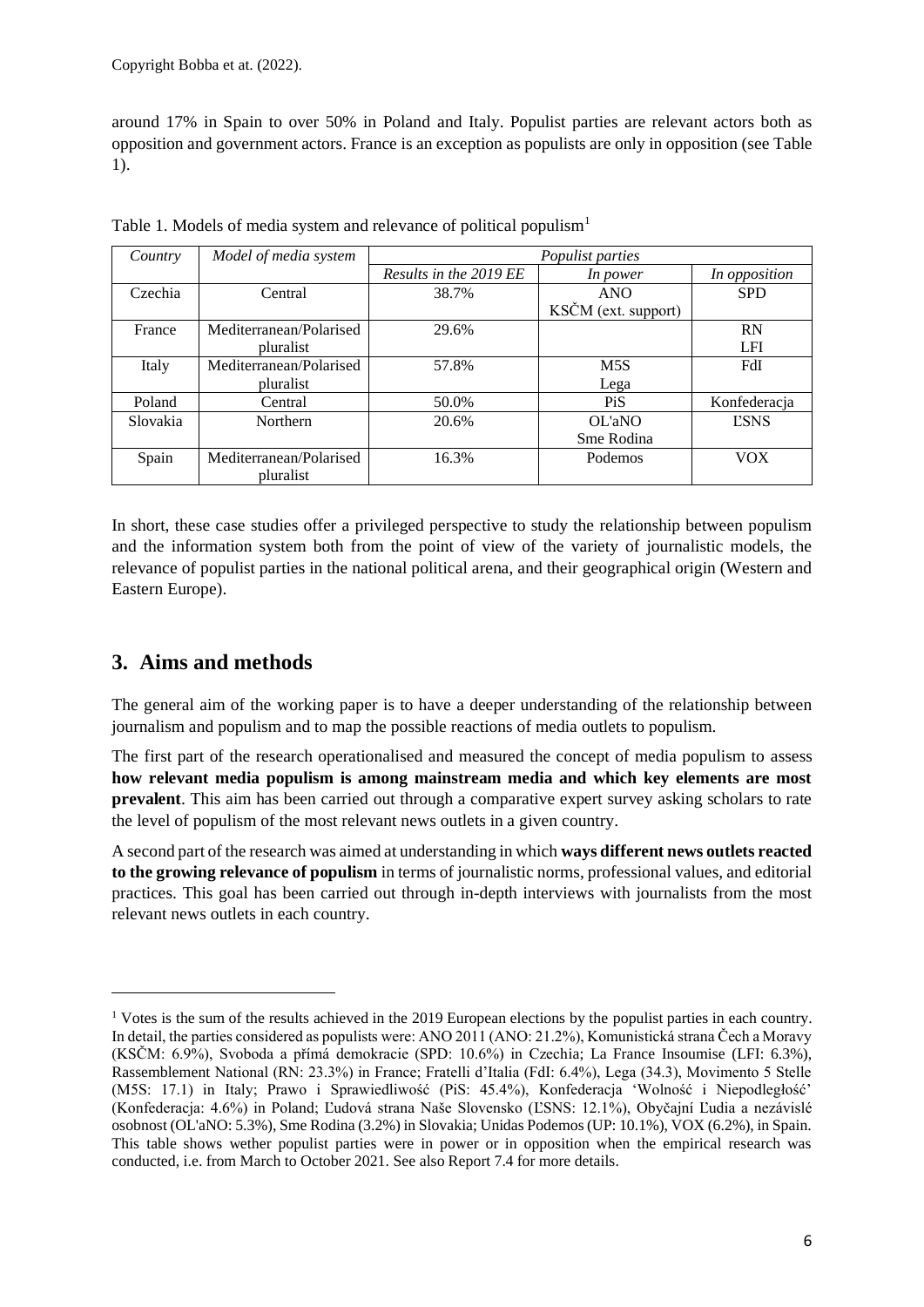#### *Comparative expert survey*

The expert survey resulted in an original comparative dataset on media populism across the main news outlets. The survey was administered between June and July 2021. Experts were contacted through email and received a maximum number of three reminders, respectively two, four and six weeks after the first invitation. The questionnaire was in English, administered through Limesurvey. Selected experts are scholars affiliated to a university or academic research centre, matching at least one of the following criteria: (a) having published research (of any type, but preferably peer-reviewed articles) about populism or media studies/journalism or political communication; (b) describing her/his expertise on these topics on her/his official webpage or CV; (c) holding a chair in political communication, public opinion, media studies or journalism in a Department of Politics or Communication.

The total number of experts who were contacted is 2,739. Besides the countries included in this paper (**Czechia**, **France**, **Italy**, **Poland**, **Slovakia** and **Spain**), the survey also covered countries from North and South America (Canada, US, Brazil), Western Europe (Austria, Belgium, Denmark, Finland, Germany, Greece, Ireland, Netherlands, Norway, Portugal, Sweden, Switzerland, UK), Central and Eastern Europe (Albania, Bulgaria, Croatia, Estonia, Hungary, Lithuania, Romania, Serbia, Slovenia, Turkey), East Asia and Oceania (Japan and Australia). Overall, we collected answers provided by 466 experts (the average response rate was 17%). As regards sociodemographic characteristics, the experts within the sample are in line with previous expert surveys in similar fields (i.e. CHES, POPPA, NEGex): they have an average age of 46 years, 33.26% are female; lean towards the centre-left, from a political point of view (M=3.76/10, St. dev.=1.73). Overall, a large majority of experts declared that the questions that were asked in the questionnaire fall within their competencies (A lot: 19.7% and Quite a lot: 63.7%.).

The objects assessed by experts are the main relevant news outlets in each national context. Unlike political parties – usually limited in number and for which it is easy to define some thresholds (i.e. having seats in national parliament) – identifying which are the relevant news outlets in each country required relying on national meta-experts. Meta-experts are leading scholars in the field of populism, political communication or media/journalism studies who provided the list of news outlets to be assessed. These news outlets were selected relying on the combination of two criteria: (i) diffusion, in terms of circulation or audience; (ii) and political orientation in terms of political parallelism with a party or political field (i.e. left, centre, right). Meta-experts were asked to indicate at least 4 and at most 10 news outlets: the final news sources selection ranges from 6 to 10 news outlets for each country. 2 The lists provided by meta-experts were finally validated and complemented through comparison with the Reuters Institute Digital News Report 2021.

Considering only countries for which at least three different experts provided independent evaluations, the dataset counts 346 news outlets in 34 countries (38 national or subnational contexts). Table A1 in the Appendix reports the number of invitations, responses and news outlets evaluated in each country.

Following the minimal definition of populism (Mudde 2004; Mudde & Rovira Kaltwasser 2017; Taggart 2000; Albertazzi and McDonnell 2015), we operationalised media populism as a multidimensional concept based on people-centrism, anti-elitism and outgroup exclusion. The questionnaire administered to experts was organised around a set of items focusing on these three dimensions, asking the experts to evaluate the orientation of a given news outlet with regard to peoplecentrism, anti-elitism and outgroup ostracism. The experts' opinions were measured using a 6-point scale ranging from 1 (very little) to 6 (very much).

The set of proposed items was:

 $2$  Italy is the only exception. In this county, 11 news outlets were selected.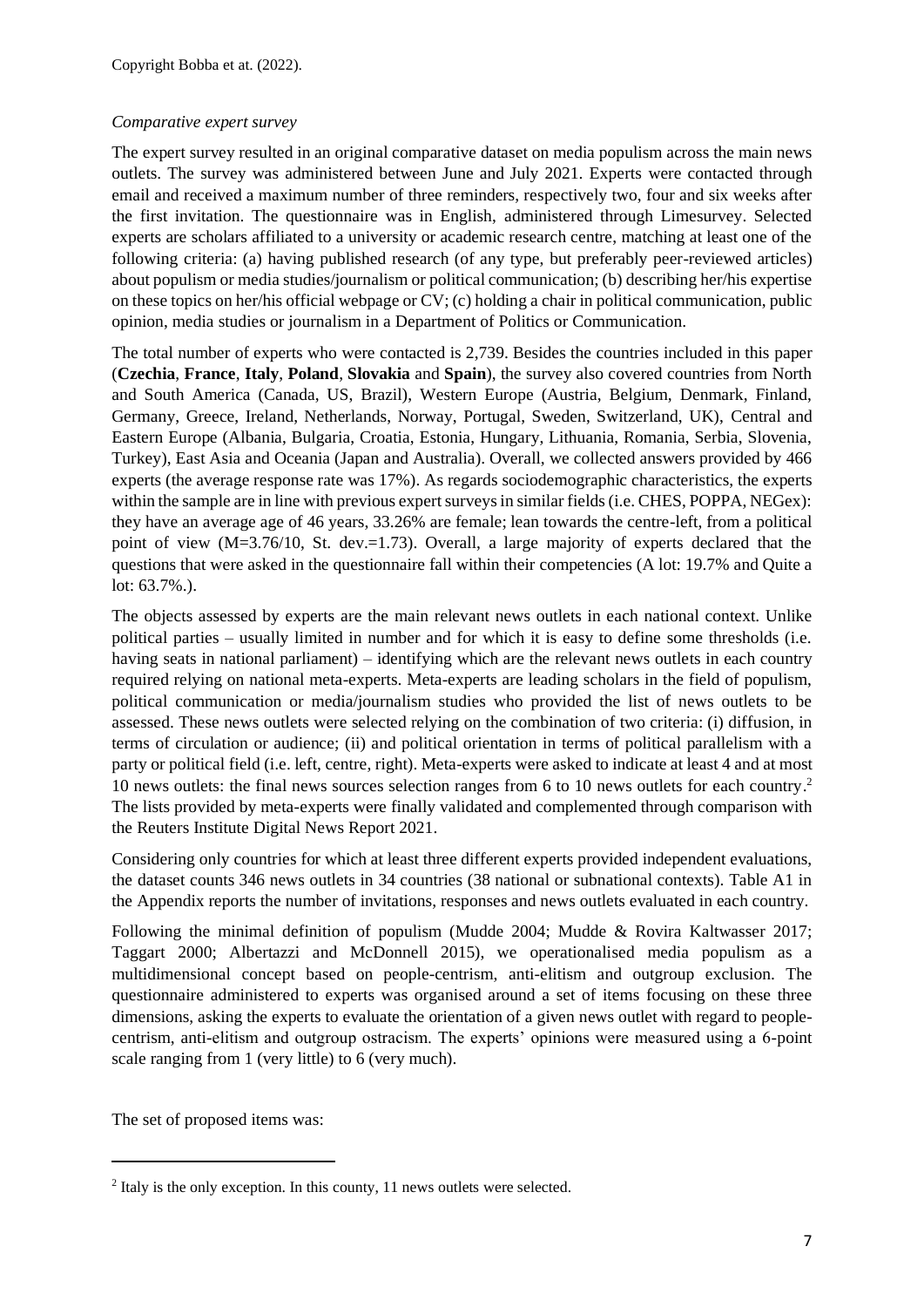#### *People-centrism*

*P1 – Thinking of the following news outlets, how much is the 'will of the people' positively emphasised when reporting about political news?*

*P2 – Thinking of the following news outlets, how much are ordinary people positively emphasised when reporting about political news?*

#### *Anti-elitism*

*E1 – Thinking of the following news outlets, how much is the establishment described as ruining the country when reporting about political news?*

*E2 – Thinking of the following news outlets, how much is the establishment described as self-interested when reporting about political news?*

#### *Outgroup ostracism*

*O1 – Thinking of the following news outlets, how much are migrants described as worsening our society when reporting about political news?*

*O2 – Thinking of the following news outlets, how much are migrants described as taking advantage of the welfare state when reporting about political news?*

While using expert ratings to measure social or political phenomena is increasingly common, it has also frequently been the object of methodological critiques (e.g. Budge 2000), most notably when it comes to the consistency of ratings across experts. The reliability of the measures of the expert survey (namely, the agreement of the experts in evaluating the levels of populism of each news outlet) has been tackled by means of a technique developed by Steenbergen and Marks (2007). It is based on a variance component analysis, which subdivides the variance accounted by the expert and by the outlets across items. In general, we assume that a variance between experts below 20% is satisfactory (Steenbergen and Marks 2007). In our questionnaire, this threshold is 1 for the six items assessing media populism (1-6 scale). Reliability was calculated in each country for these items, for a total of 266 measures. As presented in Table A2 in the Appendix, most of the scores are largely reliable. However, there are also 37 measures that slightly exceed the threshold (between 1 and 1.2 on a scale of 1-6), while 8 exceed the threshold by a larger margin (between 1.3 and 1.6). All in all, we consider the measures provided in the dataset reliable since the experts have shown to have largely understood the questions in the same way and answered consistently.

#### *In-depth interviews with political journalists*

In order to understand the relationship between populism and journalism, each country team conducted several in-depth interviews, ranging from a minimum of 7 (Spain) to a maximum of 24 (Slovakia) with an average of 8 interviews for the other countries. This quantity of interviews, dictated by resource constraints, made it necessary **to select the journalists to be interviewed as privileged witnesses of the functioning of the national media system**.

In other words, instead of considering the individual journalist as a source and a unit of analysis mainly linked to the media outlet in which he or she works**, each journalist was considered as a source of information to understand and evaluate the dynamics of the relationship characterising populism and journalism in a given country**. This research design allowed for an exploratory study in which journalists were selected from within the most relevant news media (Table 2). The questions included three main topics: journalists' perceptions of populism, media responses to populism and the reasons for the relationship between journalism and populism in each country.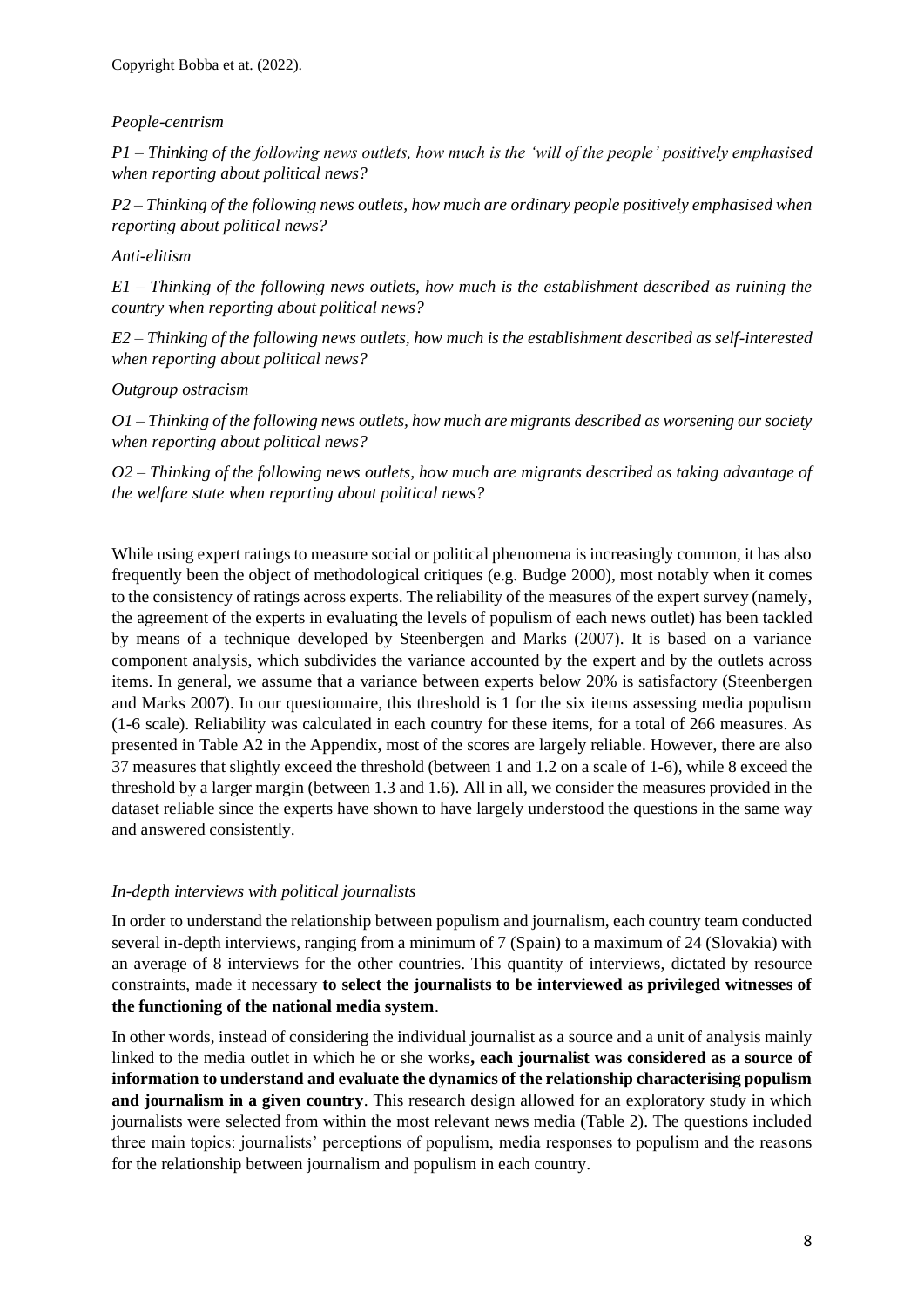Two underlying dimensions structured the interviews: **proximity to populism** (high/low) and **relevance of populism**. The first dimension (proximity to populism) aims to assess how ideologically and politically close news outlets are to the populist views, i.e. whether they can be considered as active actors in *promoting* populists and populist stances (high proximity) or, on the contrary, in *opposing* them (low proximity). In both cases, this proximity may be intentional, resulting from an explicit decision to endorse or reject populism/populists, or unintentional, as a consequence of media logic and to increase the audience.

The second dimension (relevance of populism) aims at assessing how relevant populism and/or populist actors are within journalistic activity and reporting. This includes whether populism is a central topic constantly and substantially covered (high relevance) or, on the contrary, is a matter of interest only when something relevant or that breaks the routine happens around it, or just because it helps to increase audience (low relevance). Obviously, the relevance of populism for journalists may depend on the relevance of populist actors within national political field.

|          | N. | Type of media  |                |                |                |                          |                |
|----------|----|----------------|----------------|----------------|----------------|--------------------------|----------------|
| Country  |    | TV             | Radio          | Press          | Online         | Professional association | <i>Other</i>   |
| Czechia  | 9  |                |                | 5              | $\overline{2}$ |                          |                |
| France   | 8  | 2              |                | 5              |                |                          |                |
| Italy    | 8  | 3              |                | $\overline{4}$ |                |                          |                |
| Poland   | 8  |                |                | 3              |                | $\overline{2}$           |                |
| Slovakia | 24 | $\overline{4}$ | $\overline{c}$ | 7              | 9              |                          | $\overline{c}$ |
| Spain    | 7  |                |                | 3              | $\overline{c}$ |                          |                |
| Total    | 64 | 12             | $\overline{4}$ | 27             | 15             | $\overline{4}$           | $\overline{2}$ |

Table 2. Number and main features of interviewees by country

The combination of these two dimensions resulted in four ideal-types of the relationship between news outlets and populism (Table 3). These ideal-types and their content try to link studies about journalism and professional norms (Hanitzsch 2011; Mellado 2015; Mellado et al. 2020) with our narrow perspective on journalism and populism (Aalberg et al. 2017; Reinemann et al. 2019).

#### *Populist opponent*

News outlets from this group show a low and discontinuous relevance of populism together with critical attitudes towards populism and are driven by an interventionist orientation. Journalists in this cluster emphasise the importance of advocating social change, influencing public opinion and setting the political agenda. In this respect they consider populism as a threat to democracy and promote forms of countering populism when they deem it necessary.

#### *Populist facilitator*

The main characteristic of news outlets in this group is their opportunist view of journalism's role in society and their pragmatic view about the need for reaching large audiences. These journalists consider politics like any other topic to be selected and framed according to their potential to attract the widest possible audience. They may be close to populist actors, but their interest in populism is driven not by political proximity but by economic considerations: populism is often popular and therefore is over covered.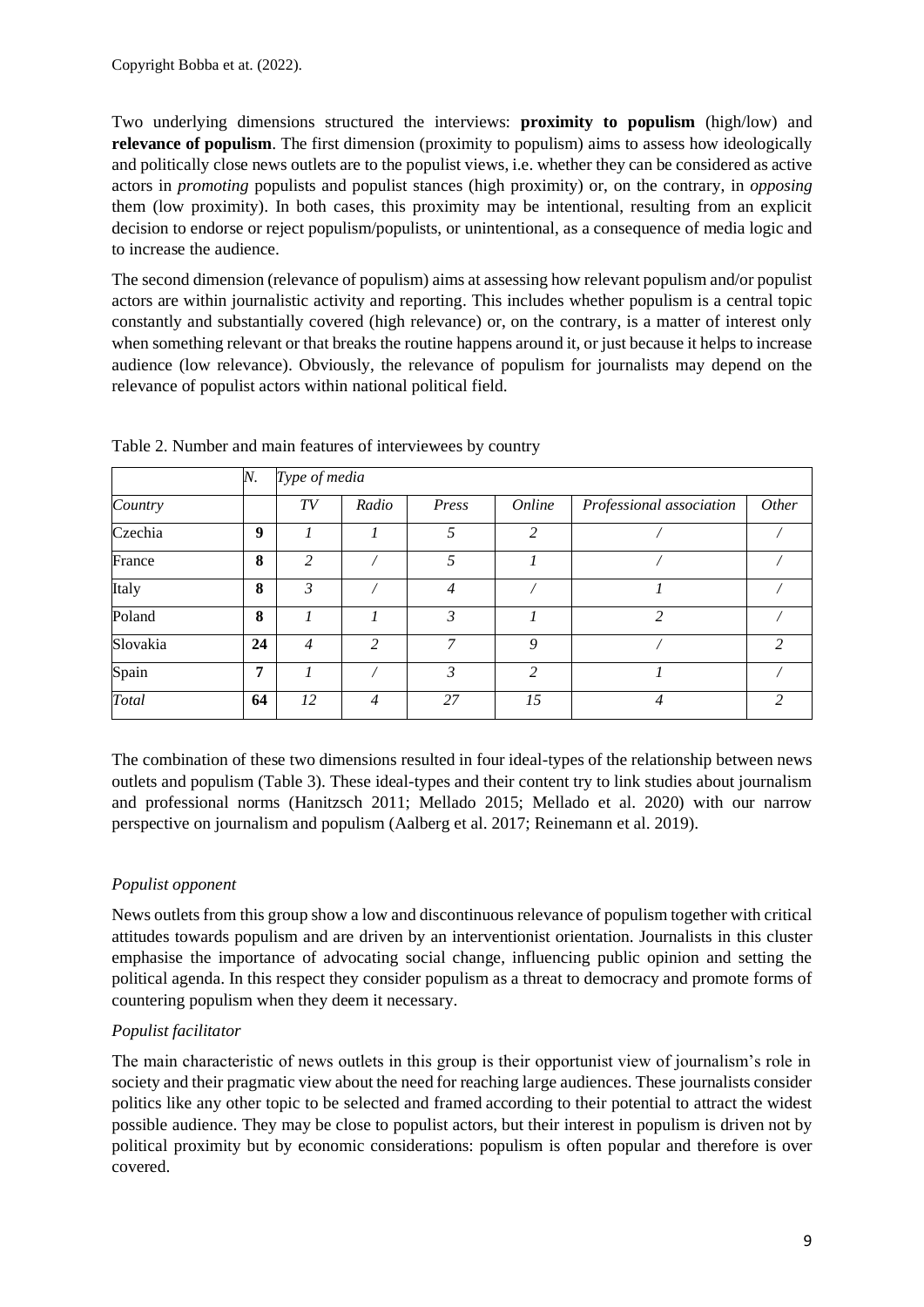#### *Detached observer*

News outlets in this group perceive the role of journalists as detached observers playing a relevant role in the democratic system and providing the audience with essential political information. From this perspective, they are less interested in reaching a large audience at any cost. This allows them to cover populism and populists in a standard "objective" (i.e. "neutral") way, like any other political phenomenon or actors.

#### *Populist disseminator*

News outlets in this group share a positive assessment of populism and a high level of involvement with populism. Often, they themselves are sources of populist statements and promote statements or campaigns on issues akin to those promoted by populist parties (i.e. blaming the entire elite as the *casta* or the system).

Table 3. Typology of the relationships between populism and news outlets

|                | High proximity        | Low proximity        |
|----------------|-----------------------|----------------------|
| High relevance | Populist disseminator | Populist facilitator |
| Low relevance  | Populist opponent     | Detached observer    |

## <span id="page-9-0"></span>**4. Comparative findings from expert survey<sup>3</sup>**

**Focusing on the six countries included in this research**, the comparison shows two main trends (Table 4). On the one hand, data suggest that a process of **normalisation of journalistic discourse/coverage around the key elements "people" and "elite"** is occurring in all countries analysed. The median values related to people-centrism have a medium-high value in all countries accompanied by a generally low level of standard deviation: this means that there are no substantial differences between news outlets within a given country. A similar situation is shown for anti-elitism: also in this case the median values are at a medium-high level. However, the standard deviation indicates that the differences between the news outlets are larger than in the previous case. The information and watchdog functions typical of political journalism are obviously connected to the two key elements of populism, the defence of citizens (people) and the control of government action (elites). However, what the data seem to suggest is that these two functions tend to be partially replaced by more simplistic and immediate forms that adopt the populist frames of people-centrism and anti-elitism.

On the other hand, there is a **process of polarisation of the journalistic discourse/coverage towards the key element "outgroup" among the news outlets within a given country**. In this case, the standard deviation is systematically higher than for the previous two key elements: this means that the differences between differently oriented news outlets are generally large. Not surprisingly, right-wing oriented media outlets score higher on "outgroup ostracism" compared to left-oriented ones. However, these data show that right-wing oriented media outlets are not only critical of the immigration issue, but tend to adopt and promote outright populist frames on this issue.

**Broadening the perspective to all 34 countries included in the experts' survey**, the type of media system is another possible lens through which to read the data on media populism. The basic idea is to verify if there is a correlation between the three components of media populism and the characteristics of media systems (Figures 1-3). We classified countries based on the classic distinction proposed by Hallin and Mancini (2004). In addition, we also classified Eastern and Central European countries in a

<sup>&</sup>lt;sup>3</sup> The comparative expert survey and the subsequent analysis were carried out by the University of Turin team.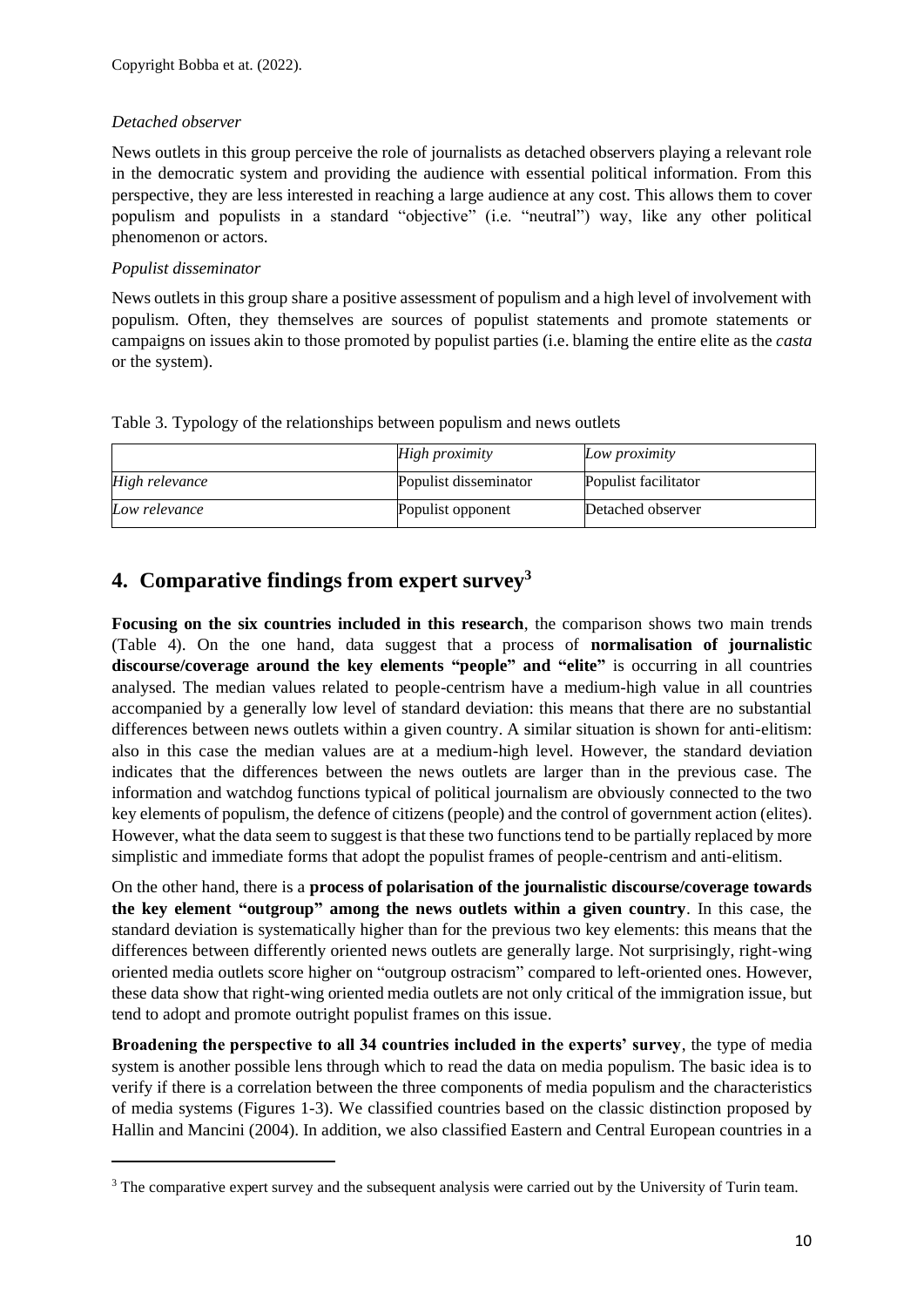specific model,<sup>4</sup> while Albania, Brazil, Japan, Serbia, and Turkey were included in a residual category. Results show that Western countries exhibit a similar pattern, suggesting that populism has now become a constitutive feature not only of political life, but also of their news media landscape. In particular, "the people" have the highest score followed by "the elites": these **data seem to confirm the centrality of the "us versus them" frame with the exaltation of the virtues of the people more relevant than the discrediting of the elites**. The exclusion of the outgroup is instead the component with the lowest score and is certainly affected by the different weight of the migration issue among countries. Eastern and Central European countries show an opposite pattern in relation to the "us versus them" dichotomy: again, the two components are the most relevant, but the use of anti-elitism is more pronounced than people-centrism.

**In sum, this findings suggest that, although media populism is globally widespread and a certain degree of people-centrism, anti-elitism and ostracism of the outgroup thus seems to be a constitutive feature of contemporary political journalism, the underlying drivers are different between Western and Eastern countries in Europe.**

|                |        | People-centrism | Anti-elitism |         | Outgroup ostracisms |         |  |
|----------------|--------|-----------------|--------------|---------|---------------------|---------|--|
|                | Median | St.Dev.         | Median       | St.Dev. | Median              | St.Dev. |  |
| Czech Republic | 3.3    | 0.5             | 3.5          | 0.5     | 3.2                 | 1.0     |  |
| France         | 3.6    | 0.5             | 2.8          | 0.8     | 3.5                 | 1.3     |  |
| Italy          | 4.0    | 0.9             | 2.6          | 1.2     | 2.3                 | 1.3     |  |
| Poland         | 3.7    | 0.3             | 3.6          | 0.6     | 2.6                 | 1.0     |  |
| Slovakia       | 3.4    | 0.5             | 3.9          | 0.5     | 3.0                 | 1.1     |  |
| Spain          | 3.5    | 0.4             | 3.1          | 0.4     | 2.9                 | 1.0     |  |

Table 4. News outlets orientation toward key elements of populism by country (median value and standard deviation)

Figure 1. Conditional mean on people-centrism on news media by type of media system

<sup>4</sup> For the sake of simplification, in the statistical model these countries have been calculated in a single model instead of distinguishing them into Eastern, Central and Northern following Herrero et al. (2017).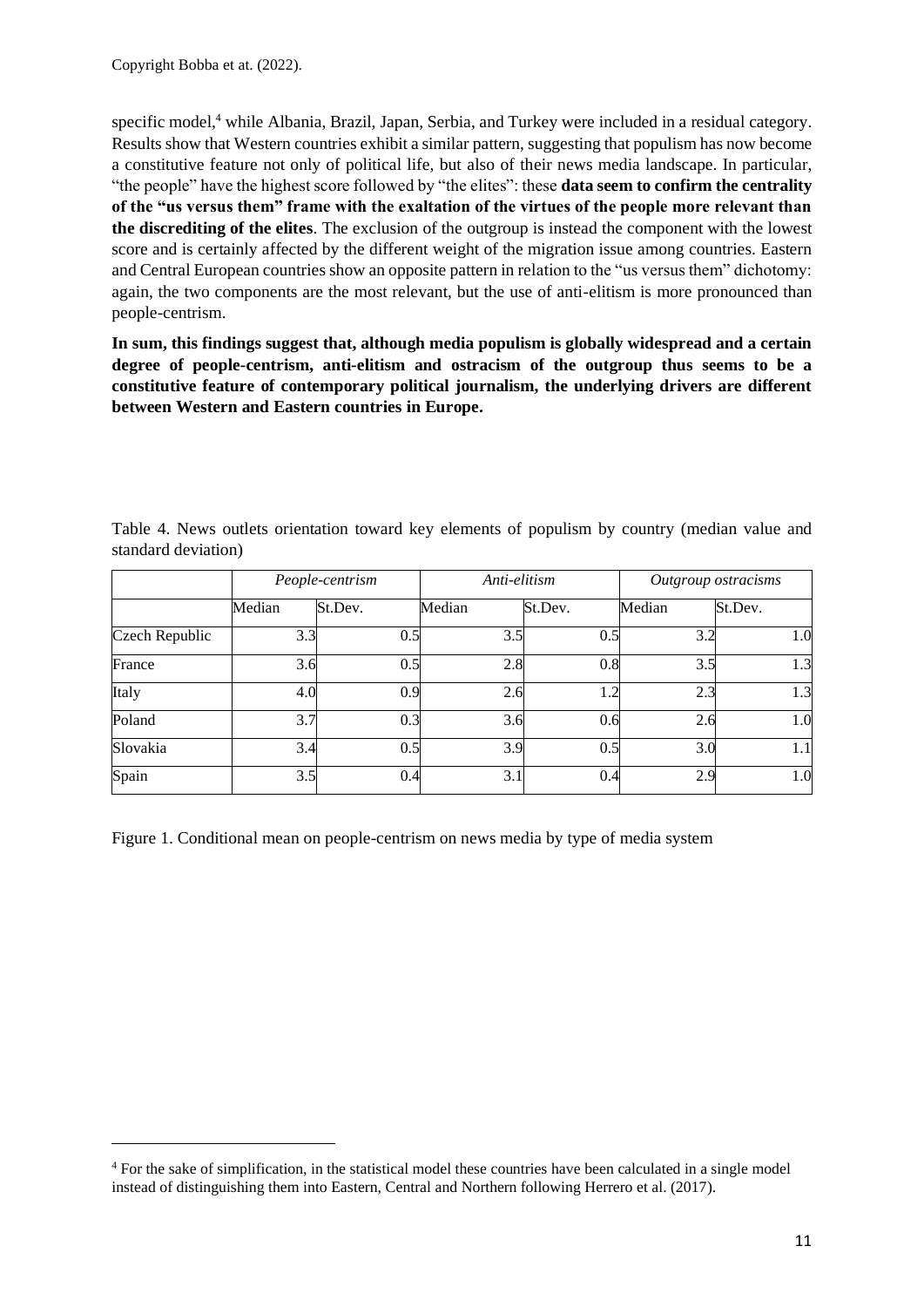

Figure 2. Conditional mean on anti-elitism on news media by type of media system

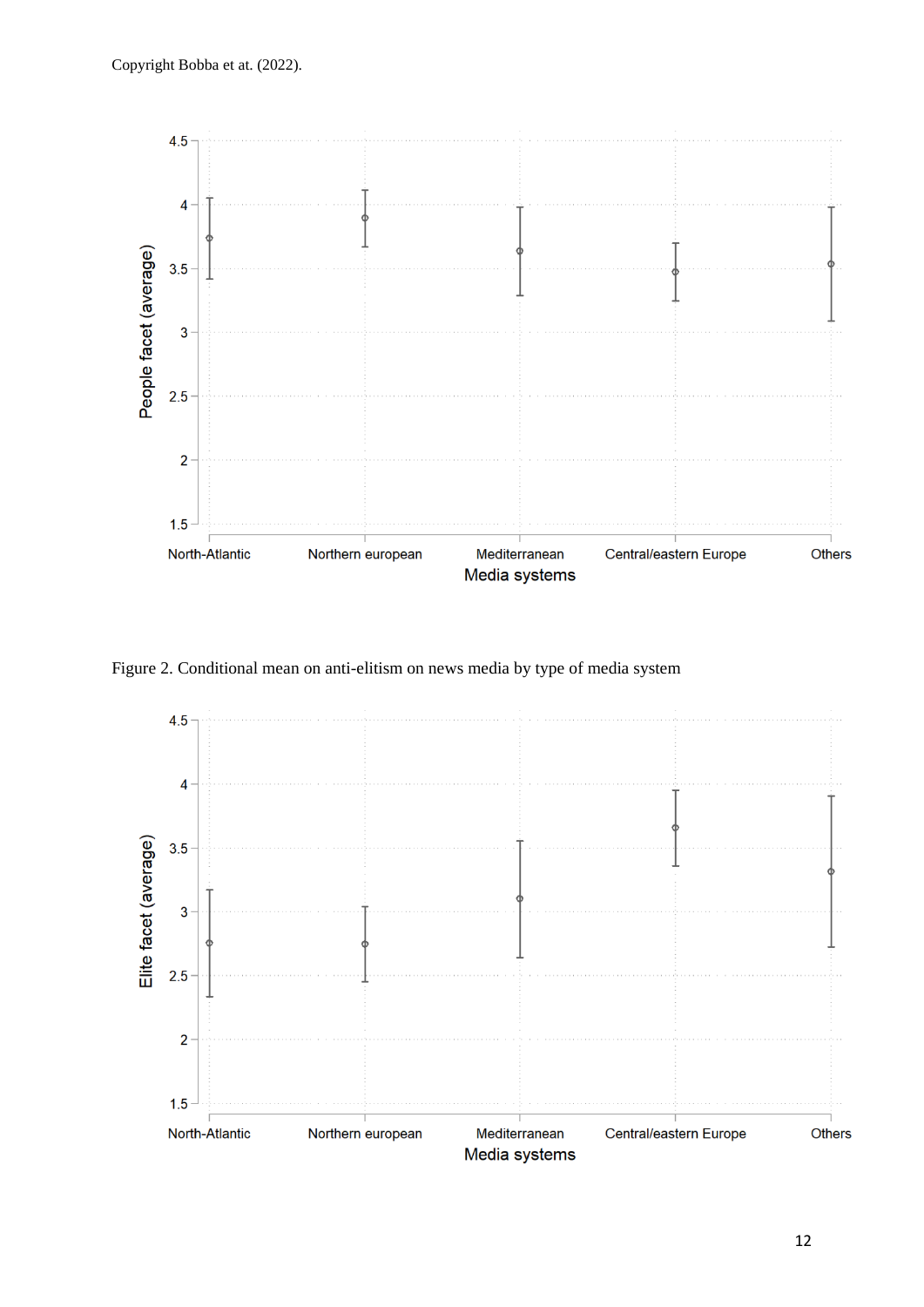

Figure 3. Conditional mean on outgroup ostracism on news media by type of media system

## <span id="page-12-0"></span>**5. Comparative findings from interviews<sup>5</sup>**

In this section, our aim is to understand the relationship between journalism and populism and to map and summarise the possible reactions of journalism, and in particular of the main news outlets present in each country, to populism. This relationship is part of a larger social process, in which both changes in journalism and the political game must be considered, as well as the historical legacy of each country. In this section, we will first present a summary of the results of the interviews, based on three main subjects (the perception of populism, news outlets' reaction to populism and the reasons for the relationship). In the second place, we will try to identify the main patterns emerging from the case studies and link them to this typology.

#### *Perception of populism*

What is journalists' perception of populism? In their view, does it represent a threat or an opportunity for democracy? As in the academic literature, there is not a single answer to this question, and much depends on journalists' normative orientations.

Populism is considered mostly negatively by **Czech** journalists, for its ideological and value emptiness. As regards political actors, are especially considered as populists president Miloš Zeman, former primeminister Andrej Babiš and radical right-wing politician Tomio Okamura. According to journalists, each one has its preferred outlet, even though with different degrees of cooperation (especially in the past

<sup>5</sup> This part of the research was carried out by the national teams: UNITO, AMU, UL, UB, SKAMBA, CU.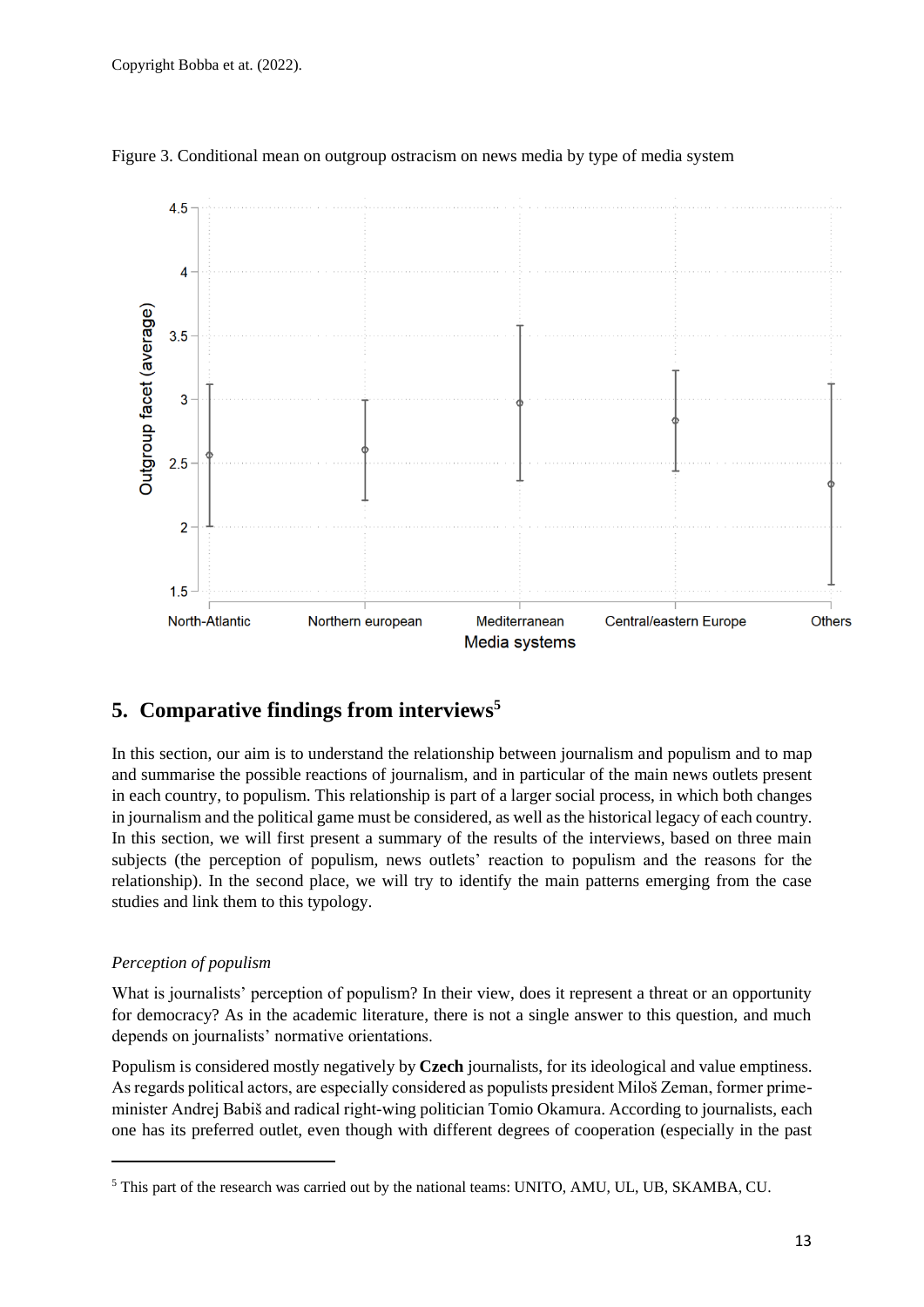years private TV Barrandov and TV Prima were in favour of president Miloš Zeman; Parlamentní listy website supported Tomio Okamura; while MAFRA, the media group owned by the prime minister Andrej Babiš, continues to support its owner).

In **France**, for journalists, populism is a vague, labile and volatile term that can be applied, as a matter of style, to many French politicians (e.g. also the president Macron). This is also due to the presidential system and its push towards personalisation. Two political actors are considered genuinely populist: the Rassemblement National (and its leader Marine Le Pen) and La France Insoumise (Jean-Luc Mélenchon). This is because they are the only two actors who mobilise the people in opposition to an elite, and thus in their case populism is not only a matter of style.

In **Italy** most interviewees have no problems defining populism, and they define it in both negative and positive ways, recognising the complexity of the phenomenon. When defined as negative, it is considered as a way for politicians to gain consensus, and to simplify complex issues. When seen as positive, as a way to counter the detachment of the elites. There are no clear dividing lines among journalists belonging to different outlets. The two main populist actors recognised by journalists are Lega (in particular the leader Salvini) and the Movimento 5 stelle. Each populist actors have its preferred news outlet (like every faction in Italy). As for the populists, they are La Verità and Libero for Salvini and Il Fatto Quotidiano for the M5S. But interviewees point out that *every* newspaper, in reality, is an echo chamber for populism (see below).

In **Poland** a negative view of populism is dominant among Polish journalists. Populism is characterised by a division between "us" and "them" that has as an outcome polarisation. Populism creates political divisions and does not allow democratic compromise. At a discursive level, populism make use of emotions and of some "linguistic clichés" that are used both by populists and journalists. A positive view of populism is shared by a minority: it encompasses the fact that populism can include citizens in the public debate and foster "realistic" debates against a backdrop of elites disconnected from the real problems of citizens.

When asked to define populism, **Spanish** journalists' tendency is to highlight features related to their profession: the content of the populist message, their use of emotions, the way in which populists give simple solutions to complex problems. All interviewees when asked to define populism focus on the right-wing party Vox. There is not a positive connotation of the concept of populism, except for conservative media that state that populism brought some problems, denied by the other politicians, to the forefront.

In **Slovakia** journalists see populism by and large negatively. The most shared feature of populism among journalists is the belief that populists just follow general public opinion, offering simple solutions and empty promises (thus populism is seen as a form of demagoguery). This would be motivated by their desire to please general opinion with the aim to get power. Some interviewed journalists considered all politicians to be more or less populists. However, more specifically, journalists acknowledge the presence of two strong populist parties in power (OĽaNO and Sme Rodina) and two in opposition in the country: Smer-SD and the radical populist right-wing party, Kotlebovci-ĽSNS.

In sum, journalists' definition of populism is **normative**, depending on the concrete political actor that they have in mind. It is a definition mostly **negative**. In some minority cases, some virtuous features of populism are acknowledged.

*Media outlets' responses to populism*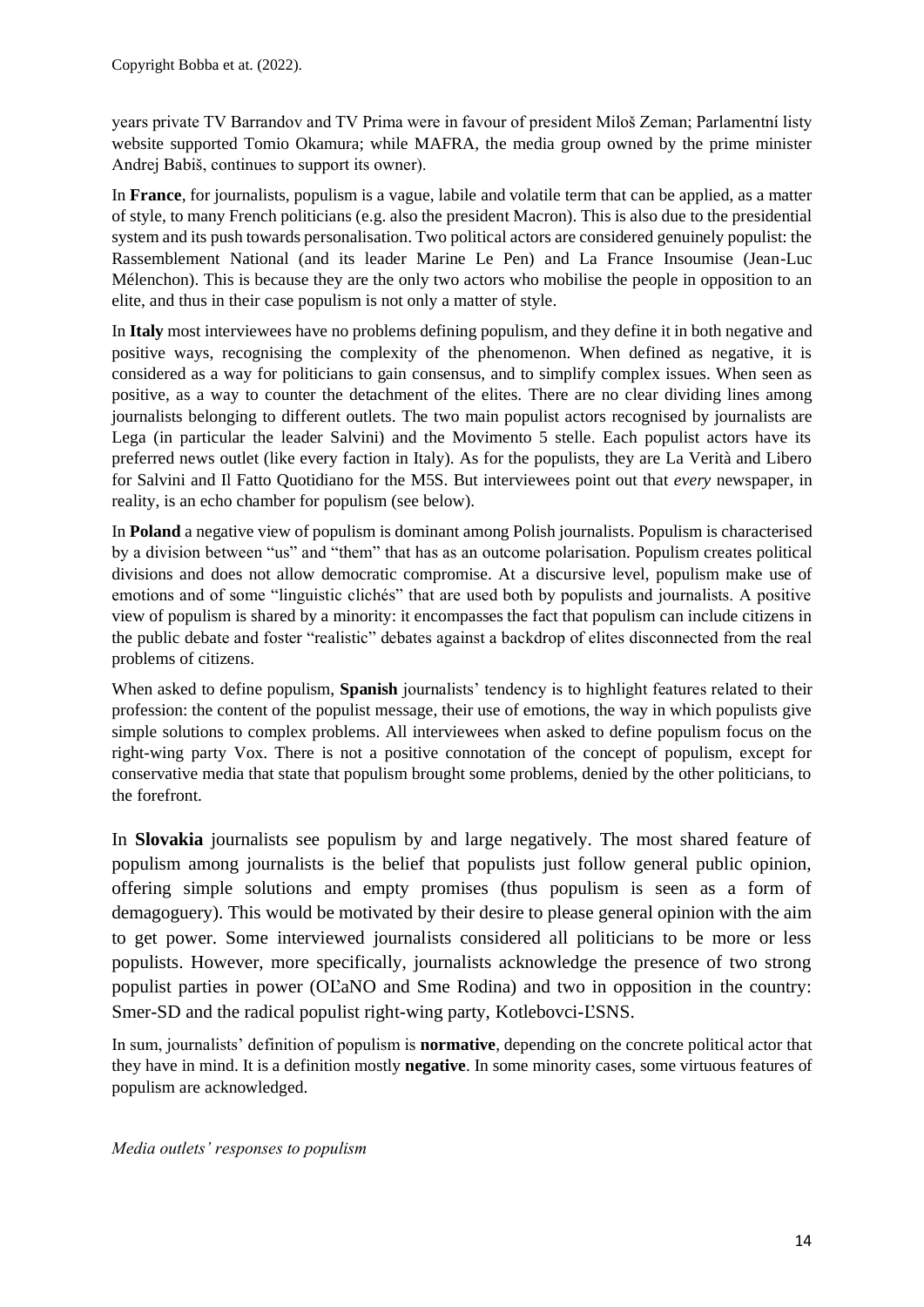Which are media outlets' responses to populism? Do they support and contribute to spread populism, do they counter populism, or treating populist actors like other actors?

The media scene in **Czechia** is split between those who oppose populist politicians and those who support them: populism is thus a divisive factor in the media landscape. Public media are considered as neutral and balanced, because they have to give space to all relevant actors, even though this neutrality could lead to the spread of extremist visions ("five minutes for the Jews, five minutes for Hitler"). On the contrary, the private ones rather follow the media logic and the search for sensationalism, and this led to a decrease in professionalism and quality, and to excessive attention given to populists. On the one hand, the media need populists because the coverage of these actors increases audience; populists, on the other hand – although they tend to construct a narrative of victimhood, play the underdog role, and sometimes refuse to provide interviews with some media – need readership. According to journalists, to counter populism, the media should do fact-checking and be more critical, but this runs counter to the media logic.

In **France**, on the one hand, journalists are seen as by populists as part of the elite that populist actors want to counter, especially those in the mainstream national media (seen by populists as part of the "system"). But, on the other hand, populists need the media to be legitimised and to be accepted to be part of the system. For instance, an interviewee recalls that Marine Le Pen, when offered interviews, never refuses. In sum: they need each other. As for their relationships, some news outlets treat populists like other actors, trying also to convince them to participate in their shows, others (the leftist ones) build a sort of *cordon sanitaire*, and do not invite or interview them, especially Marine Le Pen.

**Italian** journalism and populism share a convergence of interests because (on the media outlets' side) populism increases audience and (on the part of politicians) populist actors want and need to appear in the media. However, the balance of power leans towards populism. Journalists fail to play the fourth estate role in Italy, both for structural reasons (see below) and perhaps also due to opportunistic behaviour (if populists will be in power in the future, then journalists will have benefits). Journalists and populists behave in the same way: both search for immediate consensus, in terms of votes or audience. It is for this reason that every newspaper is an echo chamber for populism. Irrespectively of their orientation, journalists are aware of the mechanisms at play.

As the **Polish** media system is characterised by a high degree of political parallelism, the way in which journalists treat populism and react to it depends on the political orientation of the media outlet. The situation is complicated by the fact that populists are currently in government in the country. Therefore, public national radio and tv stations are perceived as supporting the current populist government, as well as the radical right-wing media. Some media outlets contrast populism and therefore the populist government ("If a government is populist, a fight against populism is equal to fight against government"). On the one hand, they try to be critical, to do fact-checking, to filter and select information and to avoid a tabloid style close to the populist style. On the other hand, they cannot avoid covering the government and do not ignore the fact that there is a convergence between the populist style and the tabloid one, that increases the audience.

In **Spain**, the simplicity of populists' messages and their emotional charge led them to adapt to the style of news media. The media have systemic incentives to cover populism. At the same time, in Spain media outlets do not perform their role of watchdog. They face a tension between their duty of reporting and not being a megaphone for populists (that is to say, there is a trade-off between pluralism and propaganda). Among the interviewees a non-extreme position prevails: no outlet wants to support openly populists and to disseminate their claims, and a vast majority is not prepared to counter populism in the sense of a *cordon sanitaire.* The majority of outlets, however, tend to treat Vox differently from the others. In this sense they "counter" populism by using journalism's ethical codes (fact-checking); by unveiling their lies, and by the creation of "strong" newspapers.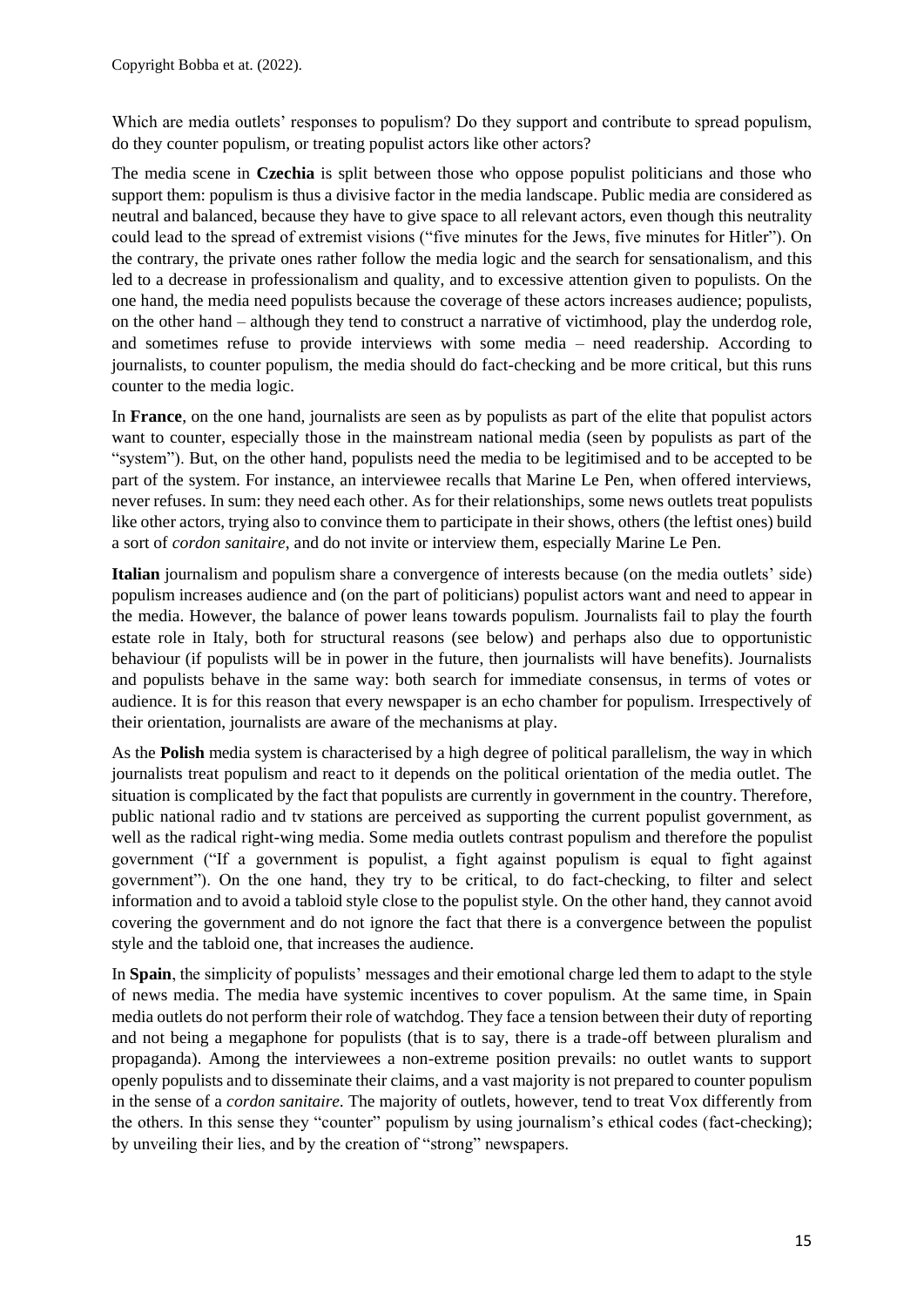In **Slovakia**, the majority of outlets, be they commercial or public service media, treat populists like every political actor, that is to say equally and impartially (neutral approach). Yet, there are some liberal mainstream media that, together with some media programmes, seem to challenge populists (e.g. pay more attention to the preparation of interviews, and conduct interviews with them in a more challenging way). Some alternative media, although they do not necessarily openly support populists, for commercial and/or ideological reasons provide some coverage of populist parties and leaders, especially if they are in opposition. Conservative media outlets also occasionally show some affinity to populists, especially of foreign origin, but they see those actors primarily as "conservative" politicians. Since they share the same political orientation, they tend to be less critical towards them.

To sum up, in most cases, we see a convergence of goals (Mazzoleni 2003; 2008) between journalism and populism. They do not share the same political goals but obviously have common interests in cooperation: populists need journalism to be legitimised, or visible; journalism needs populism to secure a large audience.

The most extreme case in terms of **parallelism** is that of Italy, where every news outlet is considered as an echo chamber for populism, and journalists acknowledge the fact that the balance of power between the two leans towards populism. In Spain also, the media are said to fail to play the watchdog role. No one wants to openly support populists and to disseminate their claims, and no one wants to counter populism in the sense of a *cordon sanitaire*. The most **polarised** situation is that of Poland, where populists are in power and where public national radio and tv stations are perceived as supporting the current populist government, as well as the radical right-wing media, while on the contrary some media outlets oppose populism and therefore the populist government. A similar division can be also found in Czechia, although there the public media are considered neutral and balanced by essentially all the journalists interviewed regardless of their professional background. In France some journalists treat populists like other actors (**normalisation**), trying also to convince them to participate in their shows, while others (the leftist ones) build a sort of *cordon sanitaire*. On the contrary, in Slovakia journalists treat populists like any other actor.

In sum, two countries are characterised by parallelism (Italy and Spain), two by polarisation (Czechia and Poland) and one by normalisation (Slovakia). France stands between polarisation and normalisation.

#### *Reasons for the relationship between journalism and populism*

In recent years, large media outlets previously owned by foreign investors were bought by wealthy **Czech** businessmen linked to politics (e.g. Babiš, who later became PM). This led to a growth in politicisation, to increased job insecurity (due to the financial difficulties of small media outlets) and to a decline in the quality of journalists' work, because major business groups also involved in politics control newspapers and their editorial content, often leaning towards populism. These factors can be seen as the cause of the Czech situation of increased **polarisation**. Journalists are caught between the increasing relevance of social media for political communication and outlets' owners linked to populism: according to one interviewee, in Czechia either you buy your media, or you do away with them and use social media to reach your audience. However, it must be said that although journalists are sometimes criticised by public authorities, the media landscape is free and there is strong protection of journalists and their independence compared with other neighbouring countries.

For some **French** journalists, populists (in particular, journalists refer to Marine Le Pen) cannot be excluded from reports, because they have become as legitimate a part of the system as the other political players (they participate in elections, win seats, etc.). This kind of **normalisation** of populism in France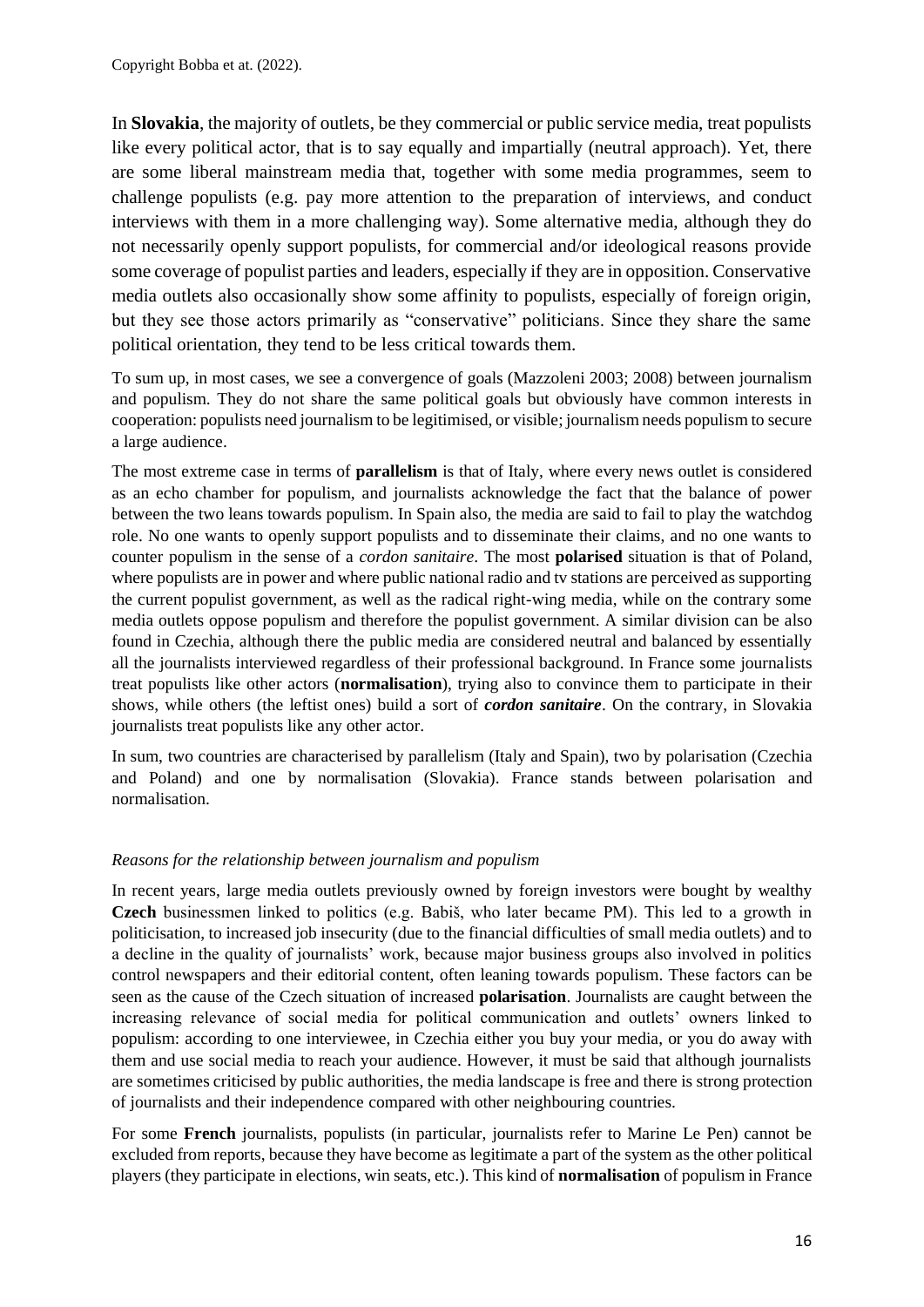has been to the benefit of the far right. The reason for the difficult relationship between populists and the media is that populists want journalists to be just megaphones, and journalists try to defend their independent role. This creates conflict, sometime even of a violent nature with activists of populist parties during the field reports.

In **Italy** the main reason for the **close relationship** between populism and journalism lies in the lack of "pure publishers", that is to say media entrepreneurs active only in the media sector. Historically, in Italy journalists do not fulfil their watchdog role. In Italy there is a crisis of journalism, both in terms of credibility and in economic terms. Therefore, news outlets have to "follow the money". Populists are compatible with media logic and generate audience. The outcome is that the media need populism and these actors have a disproportionate visibility. But journalists do that **not only in the case of populism**: this is typical of every phenomenon that breaks the routine.

There are mainly two reasons for the relationship between populism and journalism in **Poland**. The first is political: the **political parallelism and political polarisation** characterising the country, worsened by the fact that populists are currently in power in the country. Therefore, each actor has its preferred newspaper, including populists, and media users are aware of that. The second reason is that populist style resonates with a popular/tabloid style of communication, and it attracts audience attention. Populists are therefore attractive to the people. For this reason, journalists face a dilemma between audience and quality content.

In **Spain** there is a lack of trust in the media and populists take advantage of the situation. The economic crisis made the profession more precarious and led to a loss of quality and to an incentive to cover populists, that make audience. The technological revolution and social media offered populists a tool ready to be used and made them the perfect candidates to take advantage to a new style of news reporting. The reason why there is not a shared and general *cordon sanitaire* towards populism in Spain, and of the lack of a watchdog role, is the recent **democratic transition**. Historically, to ensure democracy and **pluralism**, journalists do not criticise the government and do not exclude anyone from reporting.

In **Slovakia** the neutral approach to populism is enabled by the high level of media freedom guaranteed by the government as well as private owners. Paradoxically, the free and fair media system characterised by "the lowest levels of political parallelism, the highest levels of press freedom, and the highest levels of foreign ownership, the highest levels of journalistic professionalism", did not prevent the rise of populism in the country. The media, while covering corruption and scandals, unwittingly created "a window of opportunity" for the populists. Moreover, online alternative media, and, in particular, Facebook, enable populist politicians to reach the population directly.

In sum, the reasons for the parallelism that characterise Italy and Spain are similar and have to do with the **historical legacy** of the two countries. On the one hand, in Italy there is a lack of "pure publishers", that is to say media entrepreneurs active only in the media sector; on the other hand, to ensure democracy and pluralism after the recent transition, journalists in Spain do not criticise the government and do not exclude anyone from reporting. In both cases, this results in the lack of the watchdog role. Journalists acknowledge also in both cases an economic crisis in the sector, a precarisation of their jobs that can lead journalists to "follow the money" and increase their audience with the coverage of populism. We can therefore say that their interest in populism is due not only to political but especially to economic considerations. Like other similar subjects that break the routine, populism does attract audience.

As mentioned, Poland in particular and to some extent also Czechia are characterised by **polarisation**. Therefore, each actor has their preferred newspaper, including populists. In Poland, populists are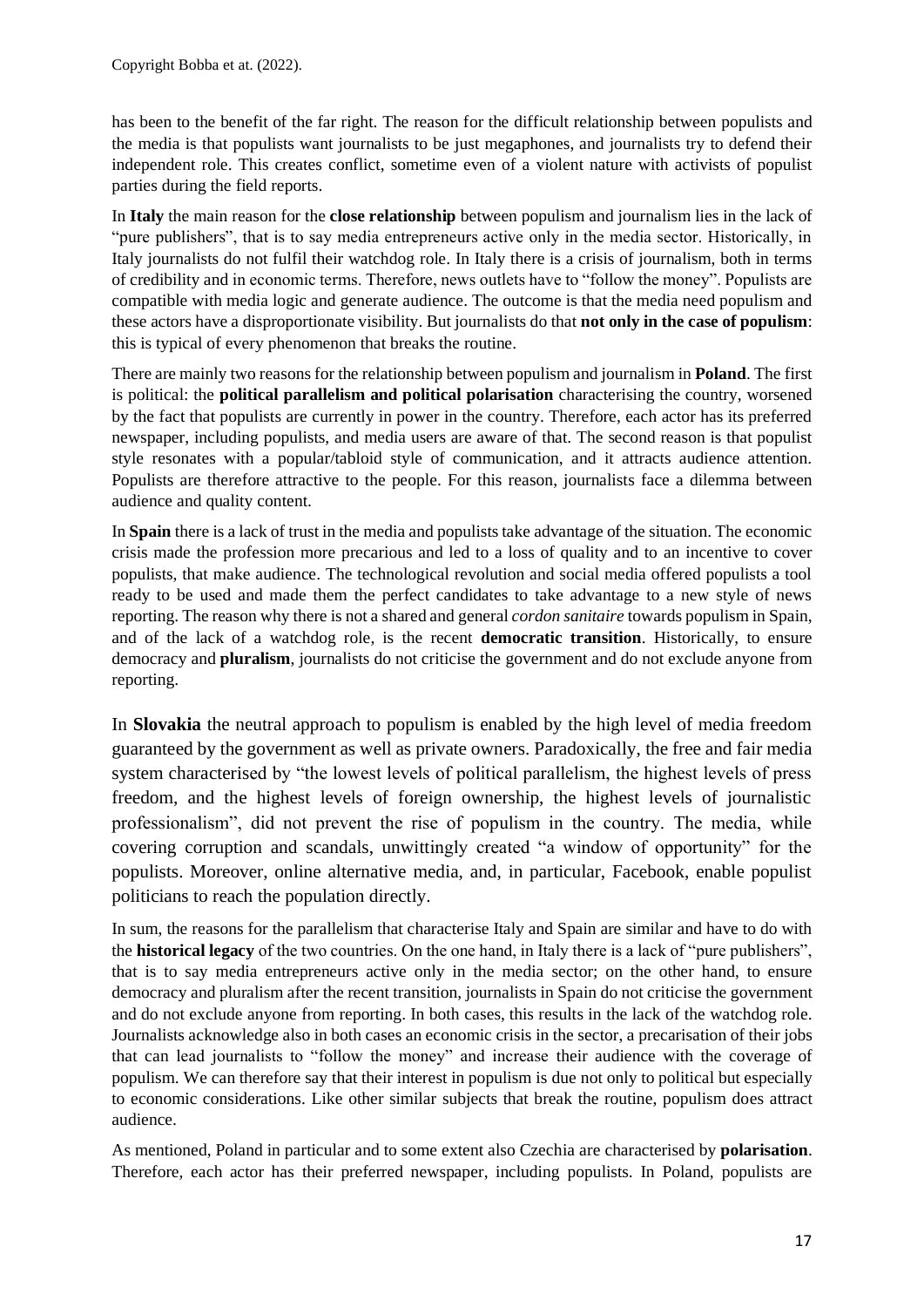currently in power in the country, and the fight against populism is equated with the fight against the government: each news outlet plays its role based on its political preferences. On the contrary, in Slovakia, the neutral approach to populism is enabled by the high level of media freedom guaranteed by the government as well as by the presence of private owners.

Finally, in France the situation is divided between journalists that counter populism with a *cordon sanitaire* (the leftist ones with respect to the RN) and a sort of democratic **normalisation** according to which it is impossible to exclude populists that are represented in the assemblies from reports.

## <span id="page-17-0"></span>**6. Conclusion**

The empirical evidence from the expert survey and the in-depth interviews provides some indications on the relationship between journalism and populism that can be summarised as follows:

- 1) Expert survey data suggest that a process of **normalisation of populism in news coverage** is underway. This occurs mainly through the inclusion of people-centrism and anti-elitism as a simplified way of accomplishing the information and control functions typical of political journalism.
- 2) The expert survey data also suggest that a second process **a process of polarisation between news outlets** – is occurring. This polarisation takes place particularly with respect to outgroup ostracism: some news outlets support this orientation, while others actively act to counter it.
- 3) In-depth interviews show not only that **populism** is in the eye of the beholder, but also that its meaning **can be positive (rarely) or negative (often) and is in any case normative**. "Populism" is therefore a typical word and concept in political competition, not only for political actors but also for journalists and news outlets.
- 4) The interviews also suggest that **populism is becoming a constitutive element of contemporary political journalism**. The relationship between journalism and populism is characterised by forms of parallelism, polarisation or normalisation: all these processes lead to the inclusion of populist frames and claims within mainstream media outlets' political coverage.
- 5) These two sources of data together confirm that the relationship between journalism and populism can be usefully described in terms of **populist disseminator**, **populist opponent**, **populist facilitator** and **detached observer**. Although further studies should be conducted to provide an accurate picture at the level of individual news outlets, this working paper has revealed **important differences between countries**. The news outlets of **Italy** and **Spain** are best described as examples of "**populist facilitator**". **Left-wing media in France and pro-opposition media in Poland**, on the other hand, are typically cases of "**populist opponent**". **Poland's pro-government news outlets** and **Czechia's news outlets owned by populists** clearly play the role of "**populist disseminator**" (sometimes fostering forms of disinformation). Finally, **Slovak news outlets** and **Czechia's public news media** are examples of "**detached observers**".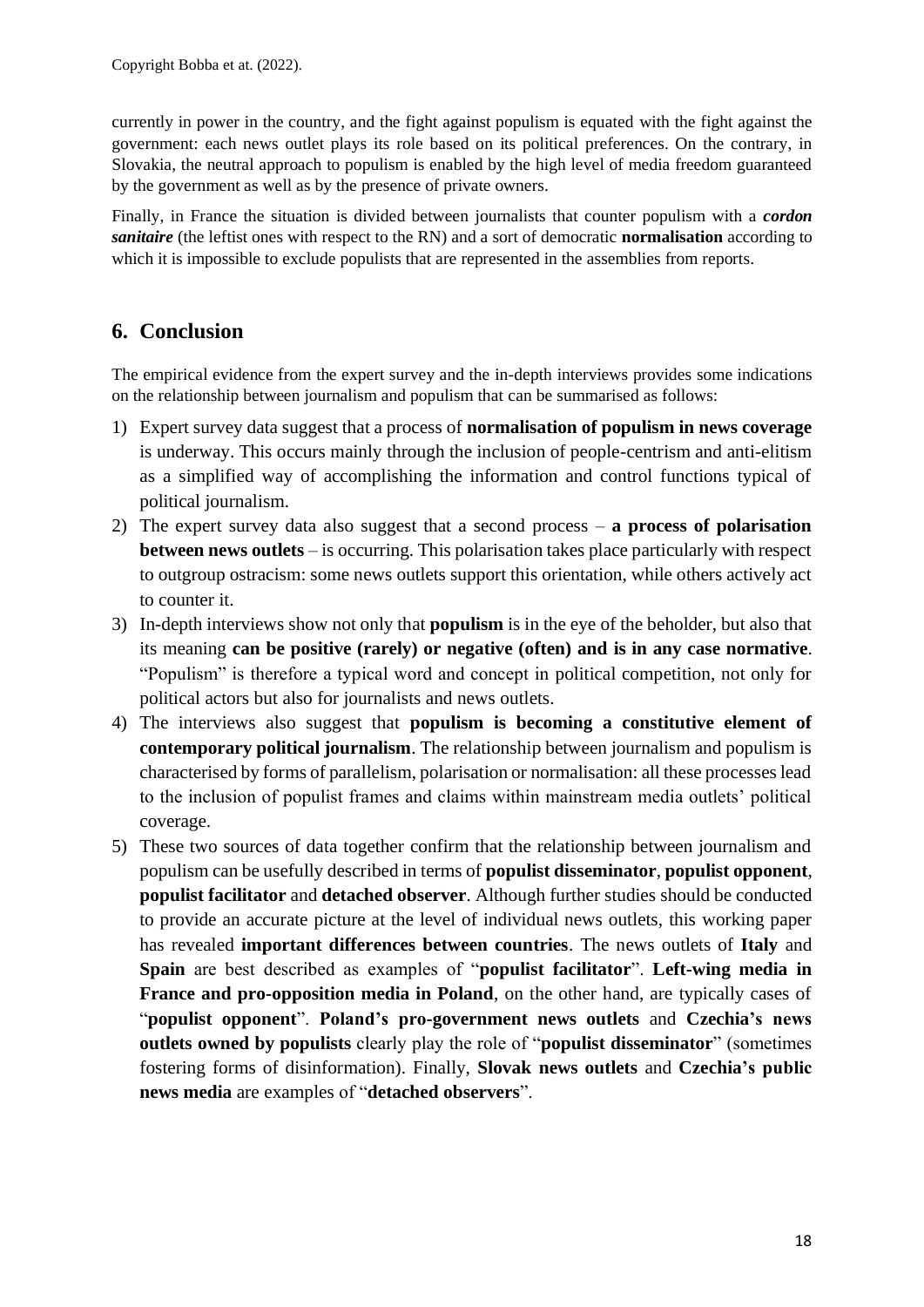## <span id="page-18-0"></span>**References**

- Aalberg, T., Esser, F., Reinemann, Strömbäck, J. and de Vreese, C. H. (2017). (Eds.) Populist Political Communication in Europe. New York: Routledge.
- Akkerman, A., Mudde, C., & Zaslove, A. (2014). How populist are the people? Measuring populist attitudes in voters. Comparative political studies, 47(9), 1324-1353.
- Akkerman, T. (2011). Friend or foe? Right-wing populism and the popular press in Britain and the Netherlands. Journalism, 12(8), 931-945.
- Albertazzi, D., & McDonnell, D. (2015). Populists in power. London-New York: Routledge.
- Aslanidis, P. (2016). Is populism an ideology? A refutation and a new perspective. *Political Studies, 64*(1\_suppl), 88-104.
- Bos, L., & Brants, K. (2014). Populist rhetoric in politics and media: A longitudinal study of the Netherlands. *European Journal of Communication, 29*(6), 703–719.
- Bos, L., Van der Brug, W., & De Vreese, C. (2010). Media coverage of right-wing populist leaders. *Communications, 35*(2), 2010, 141–163.
- Brüggemann, M., Engesser, S., Büchel, F., Humprecht, E., & Castro, L. (2014). Hallin and Mancini revisited: Four empirical types of Western media systems. *Journal of communication, 64*(6), 1037–1065.
- Budge, I. (2000). Expert judgements of party policy positions: Uses and limitations in political research. European Journal of Political Research, 37(1), 103–113.
- Canovan, M. (1999). Trust the people! Populism and the two faces of democracy. *Political studies, 47*(1), 2–16.
- Cranmer, M. (2011). Populist communication and publicity: An empirical study of contextual differences in Switzerland. *Swiss Political Science Review*, 17(3), 286-307.
- De Vreese, C. H., Esser, F., Aalberg, T., Reinemann, C., and Stanyer, J. (2018). Populism as an expression of political communication content and style: A new perspective. The international journal of press/politics, 23(4), 423–438.
- Dobek-Ostrowska, B. (2012). Italianization (or Mediterraneanization) of the Polish media system. In: Hallin, D. C., & Mancini, P. (Eds.). Comparing media systems beyond the Western world. Cambridge: Cambridge University Press, 26–50.
- Elchardus, M., & Spruyt, B. (2016). Populism, persistent republicanism and declinism: An empirical analysis of populism as a thin ideology. *Government and Opposition, 51*(1), 111–133.
- Engesser, S., Ernst, N., Esser, F., 7 Büchel, F. (2016). Populism and social media: how politicians spread a fragmented ideology. *Information, Communication & Society,* 1–18.
- Esser, F., Stępińska, A., and Hopmann, D. N. (2017). 28. Populism and the Media. Cross-National Findings and Perspectives. In: T. Aalberg, F. Esser, C. Reinemann, J. Strömbäck & C. d. Vreese (Eds.) Populist political communication in Europe. London-New York: Routledge, 365–380.
- Hallin, D. C., & Mancini, P. (2004). Comparing media systems: Three models of media and politics. Cambridge: Cambridge university press.
- Hameleers, M., & de Vreese, C. H. (2020). To whom are "the people" opposed? Conceptualizing and measuring citizens' populist attitudes as a multidimensional construct. *Journal of Elections, Public Opinion and Parties, 30*(2), 255–274.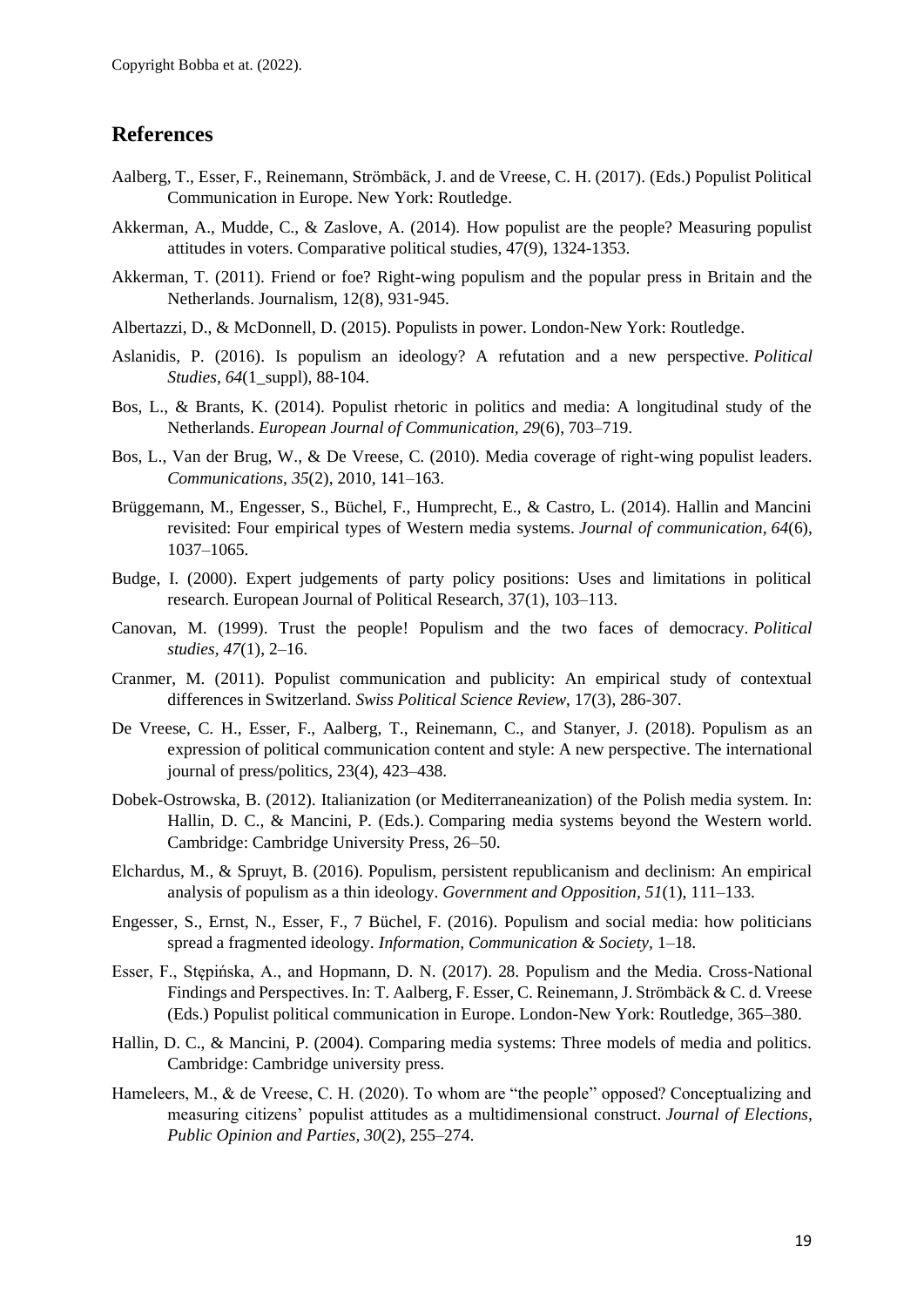- Hanitzsch, T. (2011). Populist disseminators, detached watchdogs, critical change agents and opportunist facilitators: Professional milieus, the journalistic field and autonomy in 18 countries. *International communication gazette, 73*(6), 477–494.
- Hawkins, K. A. (2009). Is Chávez populist? Measuring populist discourse in comparative perspective. *Comparative Political Studies, 42*(8), 1040–1067.
- Hawkins, K. A., Riding, S., & Mudde, C. (2012). Measuring populist attitudes. Committee on Concepts and Methods Working Paper Series, 55.
- Herrero, L. C., Humprecht, E., Engesser, S., Brüggemann, M. L., & Büchel, F. (2017). Rethinking Hallin and Mancini beyond the West: An analysis of media systems in Central and Eastern Europe. *International Journal of Communication, 11*, 4797–4823
- Jagers, J., & Walgrave, S. (2007). Populism as political communication style. *European journal of political research, 46*(3), 319–345.
- Krämer, B. (2014) Media Populism: A Conceptual Clarification and Some Theses on its Effects. *Communication Theory*, 24: 42-60.
- Kriesi, H. (2014). The populist challenge. *West European Politics, 37*(2), 361–378.
- Mazzoleni, G. (2003). The media and the growth of neo-populism in contemporary democracies. In: Mazzoleni, G., Stewart, J., & Horsfield, B. The media and neo-populism: A contemporary comparative analysis. Westport: Praeger Publishers, 1–20.
- Mazzoleni, G. (2008). Populism and the media. In: Albertazzi, D. & McDonnell, D. (Eds.). Twentyfirst century populism. London: Palgrave Macmillan, 49–64.
- Mellado, C. (2015). Professional Roles in News Content, *Journalism Studies, 16*(4), 596-614.
- Mellado, C., Mothes, C., Hallin, D. C., Humanes, M. L., Lauber, M., Mick, J., Silke, H., Sparks, C., Amado, A., Davydov, S., & Olivera, D. (2020). Investigating the Gap between Newspaper Journalists' Role Conceptions and Role Performance in Nine European, Asian, and Latin American Countries. *The International Journal of Press/Politics, 25*(4), 552–575.
- Moffitt, B. (2016). The Global Rise of Populism: Performance, Political Style, Representation. Stanford: Stanford University Press.
- Moffitt, B., & Tormey, S. (2014). Rethinking populism: Politics, mediatisation and political style. Political studies, 62(2), 381-397.
- Mudde, C. (2007) *Populist Radical Right Parties in Europe*. Cambridge: Cambridge University Press.
- Mudde, C. (2004). The Populist Zeitgeist, *Government and Opposition, 39*(4), 541–563.
- Mudde, C. (2014). Fighting the system? Populist radical right parties and party system change. *Party Politics 20*(2): 217–222.
- Mudde, C., & Kaltwasser, C. R. (2017). Populism: A very short introduction. Oxford: Oxford University Press.
- Norris, P., & Inglehart, R. (2019). Cultural Backlash: Trump, Brexit, and Authoritarian Populism. Cambridge: Cambridge University Press.
- Rooduijn, M. (2014). The nucleus of populism: In search of the lowest common denominator. *Government and Opposition, 49*(4), 573–599.
- Rooduijn, M., & Pauwels, T. (2011). Measuring populism: Comparing two methods of content analysis. *West European Politics, 34*(6), 1272–1283.
- Stanley, B. (2008). The thin ideology of populism. *Journal of political ideologies, 13*(1), 95–110.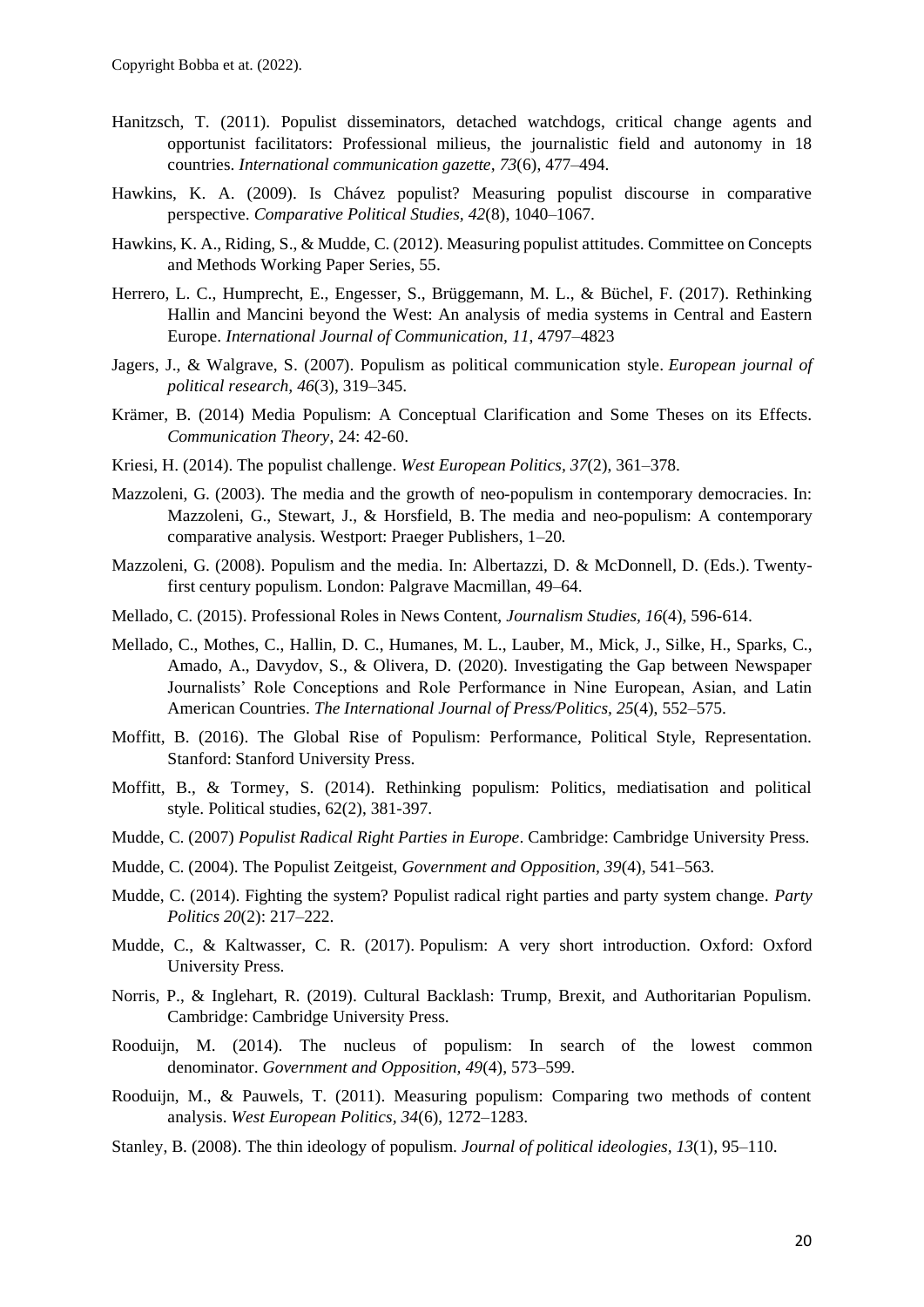- Stanley, B. (2011). Populism, nationalism, or national populism? An analysis of Slovak voting behaviour at the 2010 parliamentary election. *Communist and Post-Communist Studies, 44*(4): 257–70.
- Reinemann, C., Stanyer, J., Aalberg, T, Esser, F. and de Vreese, C. H. (2019). *Communicating populism: Comparing actor perceptions, media coverage, and effects on citizens in Europe*. London-New York: Routledge.
- Steenbergen, M. R., & Marks, G. (2007). Evaluating expert judgments. *European Journal of Political Research, 46*(3), 347–366.
- Stępińska, A. (Ed.) (2020). *Populist Discourse in the Polish Media*. Poznań: UAM WNPiD.
- Taggart, P. (2000). Populism. Maidenhead: Open University Press.
- Tsatsanis, E., Andreadis, I., & Teperoglou, E. (2018). Populism from Below: Socio-economic and Ideological Correlates of populism in Greece: a demand-side perspective. *South European Society and Politics. 23*(4), 429–450. <https://doi.org/10.1080/13608746.2018.1510635>
- Weyland, K. (2001) Clarifying a contested concept: populism in the study of Latin American politics. *Comparative Politics* 34(1): 1-22.
- Weyland, K. (2017) Populism A Political-Strategic Approach. In: C. Rovira Kaltwasser, P.Taggart, P. Ochoa Espejo and P. Ostiguy (eds.) *The Oxford Handbook of Populism*. Oxford: Oxford University Press, pp. 53-84.
- Wettstein, M., Esser, F., Schulz, A., Wirz, D.S., and Wirth, W. (2018) News Media as Gatekeepers, Critics, and Initiators of Populist Communication: How Journalists in Ten Countries Deal with the Populist Challenge. *The International Journal of Press/Politics*, 23(4): 476-495.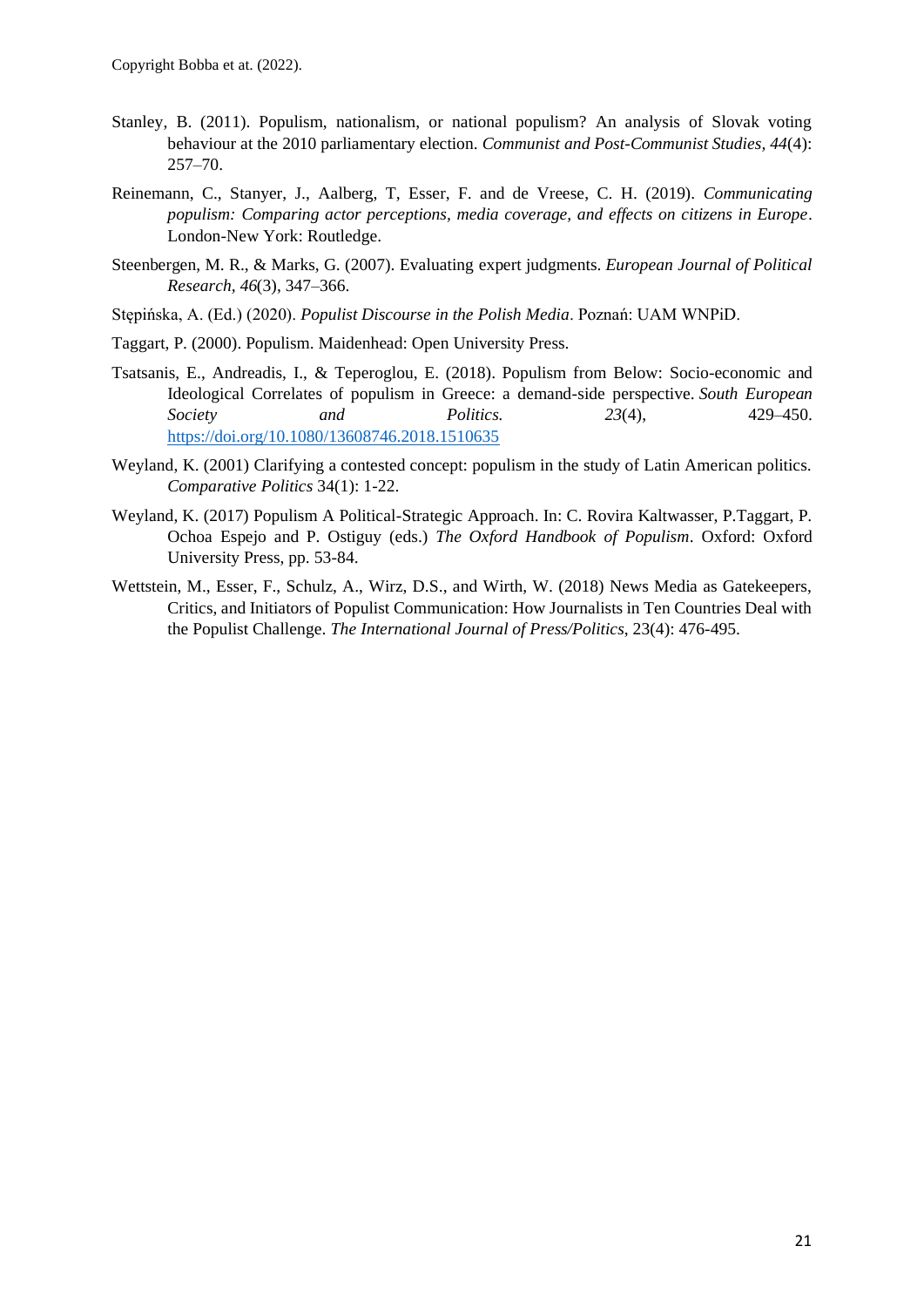## <span id="page-21-0"></span>**Appendix**

|                            | <b>N</b> Invitations | <b>N</b> Responses |                  | <b>Response rate</b> | <b>N News Outlets Evaluated</b> |                  |
|----------------------------|----------------------|--------------------|------------------|----------------------|---------------------------------|------------------|
| <b>Albania</b>             | 11                   |                    | $\overline{4}$   | 36.4%                |                                 | 10               |
| <b>Australia</b>           | 73                   |                    | $10\,$           | 13.7%                |                                 | 9                |
| Austria                    | 80                   |                    | 20               | 25.0%                |                                 | 9                |
| <b>Belgium Flemish</b>     | 101                  |                    | 13               | 12.9%                |                                 | $\tau$           |
| <b>Belgium French</b>      | 26                   |                    | 3                | 11.5%                |                                 | 9                |
| <b>Brazil</b>              | 45                   |                    | 7                | 15.6%                |                                 | 9                |
| <b>Bulgaria</b>            | 23                   |                    | $8\,$            | 34.8%                |                                 | $10\,$           |
| <b>Canada English</b>      | 62                   |                    | 9                | 14.5%                |                                 | $\mathbf{9}$     |
| <b>Canada French</b>       | 58                   |                    | 6                | 10.3%                |                                 | 9                |
| Croatia                    | 36                   |                    | 7                | 19.4%                |                                 | $\,8\,$          |
| Czechia                    | 65                   |                    | 19               | 29.2%                |                                 | $10\,$           |
| <b>Denmark</b>             | 97                   |                    | $\tau$           | 7.2%                 |                                 | $\,8\,$          |
| <b>Estonia</b>             | 36                   |                    | 3                | 8.3%                 |                                 | 9                |
| <b>Finland</b>             | 76                   |                    | $\,$ 8 $\,$      | 10.5%                |                                 | $\,8\,$          |
| <b>France</b>              | 122                  |                    | $20\,$           | 16.4%                |                                 | $10\,$           |
| <b>Germany</b>             | 125                  |                    | 20               | 16.0%                |                                 | 10               |
| Greece                     | 42                   |                    | 11               | 26.2%                |                                 | $10\,$           |
| <b>Hungary</b>             | 33                   |                    | 9                | 27.3%                |                                 | $10\,$           |
| <b>Ireland</b>             | 26                   |                    | $\sqrt{6}$       | 23.1%                |                                 | $10\,$           |
| <b>Italy</b>               | 91                   |                    | 35               | 38.5%                |                                 | 11               |
| <b>Japan</b>               | 43                   |                    | 10               | 23.3%                |                                 | $\,8\,$          |
| Lithuania                  | 51                   |                    | $\boldsymbol{7}$ | 13.7%                |                                 | $\overline{7}$   |
| <b>Netherlands</b>         | 103                  |                    | $\boldsymbol{7}$ | 6.8%                 |                                 | $\overline{7}$   |
| <b>Norway</b>              | 110                  |                    | $\,8\,$          | 7.3%                 |                                 | $\,8\,$          |
| Poland                     | 73                   |                    | 19               | 26.0%                |                                 | $10\,$           |
| Portugal                   | 63                   |                    | 12               | 19.0%                |                                 | $10\,$           |
| Romania                    | 111                  |                    | 21               | 18.9%                |                                 | 9                |
| <b>Serbia</b>              | 14                   |                    | $\mathfrak 3$    | 21.4%                |                                 | $10\,$           |
| Slovakia                   | 168                  |                    | 9                | 5.4%                 |                                 | 10               |
| Slovenia                   | 30                   |                    | $\overline{4}$   | 13.3%                |                                 | 9                |
| <b>Spain</b>               | 123                  |                    | 37               | 30.1%                |                                 | 10               |
| <b>Sweden</b>              | 71                   |                    | $\,8\,$          | 11.3%                |                                 | 9                |
| <b>Switzerland French</b>  | 60                   |                    | 7                | 11.7%                |                                 | 8                |
| <b>Switzerland German</b>  | 40                   |                    | 8                | 20.0%                |                                 | $10\,$           |
| <b>Switzerland Italian</b> | 22                   |                    | $\mathfrak s$    | 22.7%                |                                 | 6                |
| <b>Turkey</b>              | 40                   |                    | 12               | 30.0%                |                                 | 10               |
| UK                         | 116                  |                    | 18               | 15.5%                |                                 | 10               |
| <b>US</b>                  | 273                  |                    | 46               | 16.8%                |                                 | 10               |
|                            | 2,739                |                    | 466              | 17.0%                |                                 | $\boldsymbol{9}$ |

### **Table A1. Invitations, responses and number of news outlets evaluated by country**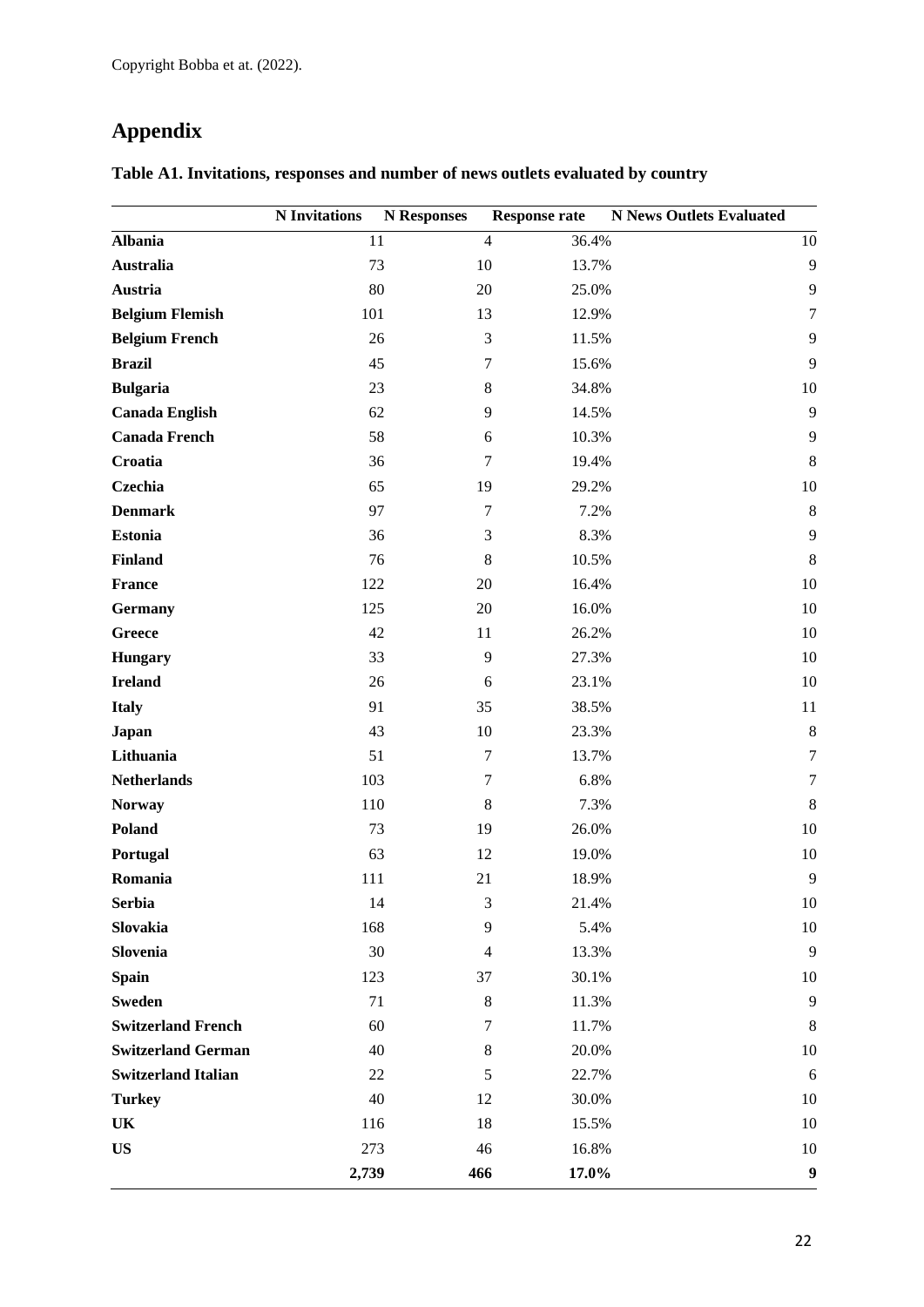| Country                |        | People1  | People2  | Elite1   |                     | Elite2 Outgroup1 Outgroup2 |           | LR                  |
|------------------------|--------|----------|----------|----------|---------------------|----------------------------|-----------|---------------------|
| Albania                | coeff. | 0.518    | 0.186    | 0.423    | 0.294               | 1.245                      | $0.333*$  | 0.534               |
|                        | S.E.   | (0.256)  | (0.245)  |          | $(0.218)$ $(0.196)$ | (0.515)                    | (0.184)   | (0.398)             |
|                        | Obs.   | 40       | 40       | 40       | 30                  | 30                         | 20        | 30                  |
| Australia              | coeff. | 1.089    | 0.810    | 0.659    | 0.845               | 0.982                      | 1.051     | 1.223               |
|                        | S.E.   | (0.292)  | (0.256)  |          | $(0.208)$ $(0.279)$ | (0.278)                    | (0.297)   | (0.363)             |
|                        | Obs.   | 77       | 69       | 76       | 53                  | 68                         | 65        | 68                  |
| Austria                | coeff. | $0.528*$ | 0.489**  | $0.625*$ | $0.634*$            | $0.506***$                 | $0.533**$ | 0.968               |
|                        | S.E.   | (0.161)  | (0.124)  |          | $(0.126)$ $(0.143)$ | (0.103)                    | (0.107)   | (0.227)             |
|                        | Obs.   | 151      | 155      | 152      | 140                 | 150                        | 151       | 161                 |
| <b>Belgium Flemish</b> | coeff. | $0.581*$ | $0.620*$ | 1.150    | 1.113               | 1.027                      | 1.102     | 1.280               |
|                        | S.E.   | (0.153)  | (0.149)  |          | $(0.252)$ $(0.249)$ | (0.221)                    |           | $(0.246)$ $(0.353)$ |
|                        | Obs.   | 77       | 82       | 72       | 71                  | 76                         | 70        | 79                  |
| <b>Belgium French</b>  | coeff. | 0.550    | 0.350    | 0.777    | 0.277               | 0.000                      | 0.214     | 0.562               |
|                        | S.E.   | (0.351)  | (0.246)  |          | $(0.340)$ $(0.270)$ | (0.523)                    | (0.420)   | (0.496)             |
|                        | Obs.   | 28       | 18       | 16       | 14                  | 14                         | 13        | 23                  |
| <b>Brazil</b>          | coeff. | 1.321    | 1.548    | 1.026    | 0.672               | 0.889                      | 1.256     | 1.106               |
|                        | S.E.   | (0.378)  | (0.429)  |          | $(0.370)$ $(0.254)$ | (0.323)                    | (0.401)   | (0.358)             |
|                        | Obs.   | 51       | 49       | 35       | 34                  | 28                         | 30        | 50                  |
| Bulgaria               | coeff. | 1.194    | 1.316    | 0.978    | 0.481               | 0.926                      | 0.865     | 1.831               |
|                        | S.E.   | (0.341)  | (0.384)  |          | $(0.309)$ $(0.232)$ | (0.284)                    | (0.268)   | (0.566)             |
|                        | Obs.   | 75       | 66       | 67       | 68                  | 67                         | 70        | 79                  |
| Canada English         | coeff. | 1.210    | 0.895    | $0.494*$ | 0.740               | 0.863                      | $0.511*$  | 0.615               |
|                        | S.E.   | (0.302)  | (0.247)  |          | $(0.150)$ $(0.191)$ | (0.216)                    | (0.140)   | (0.224)             |
|                        | Obs.   | 66       | 67       | 66       | 65                  | 64                         | 64        | 65                  |
| Canada French          | coeff. | 0.723    | 0.564    | 0.999    | 1.029               | 0.988                      | 1.033     | 1.671               |
|                        | S.E.   | (0.291)  | (0.223)  |          | $(0.322)$ $(0.323)$ | (0.325)                    |           | $(0.328)$ $(0.571)$ |
|                        | Obs.   | 45       | 45       | 46       | 43                  | 45                         | 45        | 44                  |
| Croatia                | coeff. | 0.917    | 1.059    | 0.654    | 0.457               | 0.621                      | 0.936     | 1.233               |
|                        | S.E.   | (0.317)  | (0.348)  |          | $(0.230)$ $(0.191)$ | (0.240)                    | (0.291)   | (0.415)             |
|                        | Obs.   | 48       | 48       | 48       | 48                  | 48                         | 48        | 56                  |
| Czechia                | coeff. | $0.495*$ | $0.556*$ | 0.782    | 0.741               | 0.763                      | 0.634     | 1.494               |

**Table A2. Reliability measures: Between-coders variance component**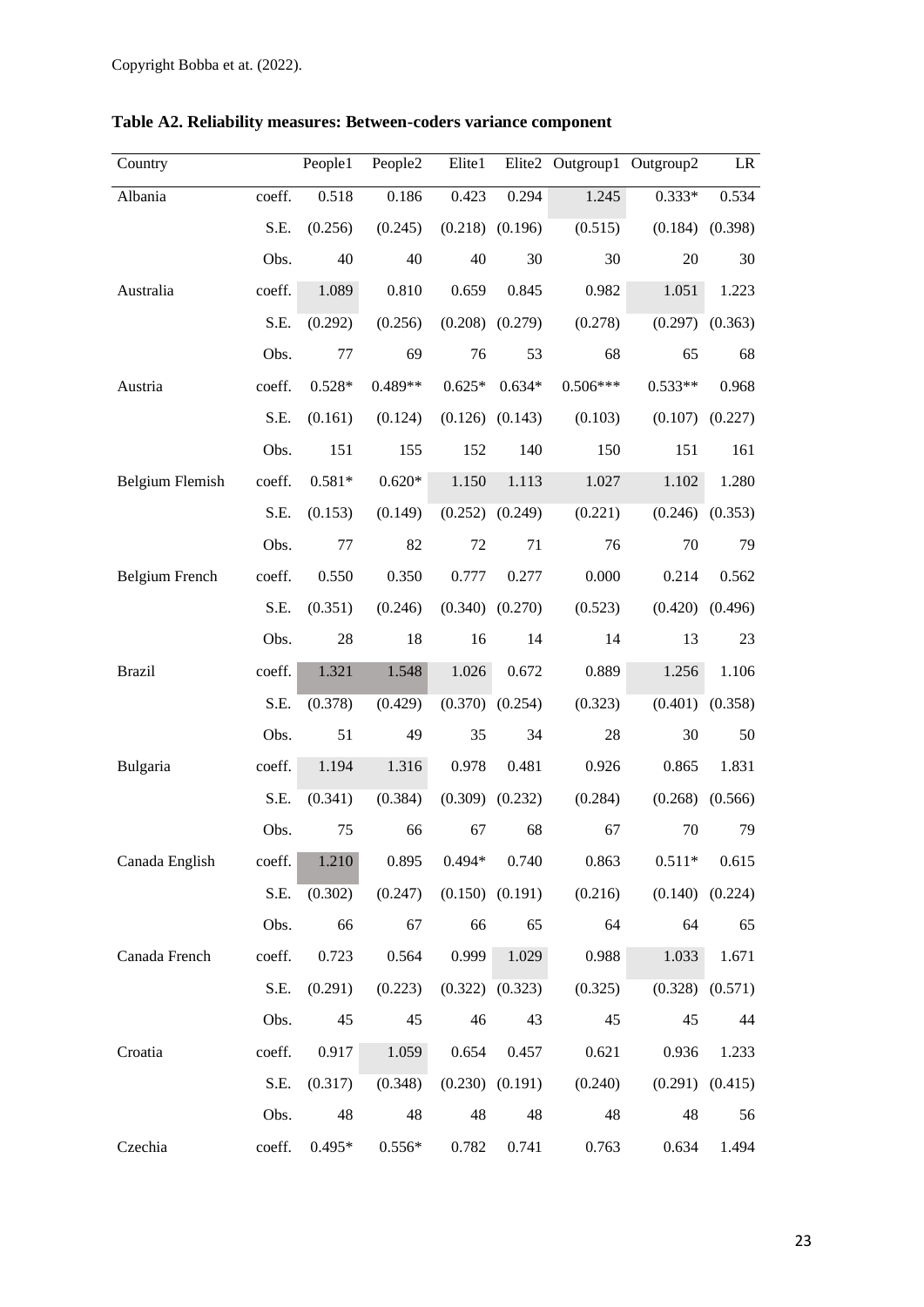|           | S.E.   | (0.142)  | (0.159) |          | $(0.188)$ $(0.224)$ | (0.181)   | (0.173)             | (0.322)             |
|-----------|--------|----------|---------|----------|---------------------|-----------|---------------------|---------------------|
|           | Obs.   | 139      | 107     | 106      | 91                  | 108       | 98                  | 126                 |
| Denmark   | coeff. | 1.252    | 0.737   | 0.976    | 0.730               | 0.822     | 1.035               | 0.608               |
|           | S.E.   | (0.355)  | (0.230) |          | $(0.287)$ $(0.254)$ | (0.249)   | $(0.305)$ $(0.360)$ |                     |
|           | Obs.   | 52       | 52      | 51       | 51                  | 51        | 51                  | 52                  |
| Estonia   | coeff. | 0.000    | 0.764   | 0.409    | 0.000               | 0.148     | 1.665               | 0.827               |
|           | S.E.   | (0.420)  | (0.417) |          | $(0.303)$ $(0.093)$ | (0.479)   | $(0.701)$ $(0.800)$ |                     |
|           | Obs.   | 19       | 19      | 19       |                     | 19        | 19                  | 19                  |
| Finland   | coeff. | 0.762    | 0.878   | $0.461*$ | 0.720               | 0.586     | 0.631               | 1.560               |
|           | S.E.   | (0.218)  | (0.249) |          | $(0.165)$ $(0.212)$ | (0.181)   | $(0.207)$ $(0.456)$ |                     |
|           | Obs.   | 48       | 46      | 49       | 47                  | 49        | 43                  | 48                  |
| France    | coeff. | 0.822    | 0.931   | 0.852    | 1.017               | $0.496**$ | 0.657               | 0.636               |
|           | S.E.   | (0.167)  | (0.187) |          | $(0.167)$ $(0.213)$ | (0.114)   | (0.145)             | (0.175)             |
|           | Obs.   | 129      | 138     | 129      | 120                 | 132       | 123                 | 168                 |
| Germany   | coeff. | $0.639*$ | 0.722   | 0.875    | $0.569*$            | 0.685     | $0.660*$            | 0.884               |
|           | S.E.   | (0.138)  | (0.142) |          | $(0.169)$ $(0.127)$ | (0.134)   | (0.139)             | (0.202)             |
|           | Obs.   | 142      | 137     | 142      | 137                 | 140       | 126                 | 157                 |
| Greece    | coeff. | 1.127    | 1.110   | 0.633    | 1.057               | 1.059     | 1.294               | 0.513               |
|           | S.E.   | (0.273)  | (0.268) |          | $(0.185)$ $(0.257)$ | (0.267)   |                     | $(0.303)$ $(0.304)$ |
|           | Obs.   | 104      | 101     | 103      | 102                 | 99        | 101                 | 103                 |
| Hungary   | coeff. | 0.269    | 0.586   | 0.389    | 0.725               | $0.377*$  | $0.490*$            | 0.702               |
|           | S.E.   | (0.326)  | (0.220) |          | $(0.292)$ $(0.259)$ | (0.161)   |                     | $(0.171)$ $(0.259)$ |
|           | Obs.   | 60       | 57      | 59       | 59                  | 58        | 57                  | 57                  |
| Ireland   | coeff. | 1.372    | 0.599   | 1.387    | 0.822               | 1.002     | 1.050               | 1.305               |
|           | S.E.   | (0.404)  | (0.194) |          | $(0.412)$ $(0.276)$ | (0.363)   |                     | $(0.387)$ $(0.490)$ |
|           | Obs.   | 51       | 54      | 51       | 44                  | 34        | 34                  | 46                  |
| Italy     | coeff. | $0.703*$ | 0.830   | 0.744    | 0.838               | $0.632**$ | $0.681*$            | 0.686               |
|           | S.E.   | (0.107)  | (0.127) |          | $(0.112)$ $(0.121)$ | (0.0940)  | (0.106)             | (0.135)             |
|           | Obs.   | 290      | 269     | 296      | 278                 | 291       | 267                 | 340                 |
| Japan     | coeff. | 0.710    | 0.804   | 0.847    | 0.703               | 0.943     | 0.713               | 1.115               |
|           | S.E.   | (0.194)  | (0.220) |          | $(0.230)$ $(0.215)$ | (0.241)   | (0.199)             | (0.407)             |
|           | Obs.   | 60       | 55      | 57       | 57                  | 54        | 54                  | 55                  |
| Lithuania | coeff. | 0.958    | 0.348   | 0.856    | 0.800               | 0.695     | 1.037               | 1.888               |
|           | S.E.   | (0.302)  | (0.217) |          | $(0.311)$ $(0.270)$ | (0.230)   |                     | $(0.314)$ $(0.640)$ |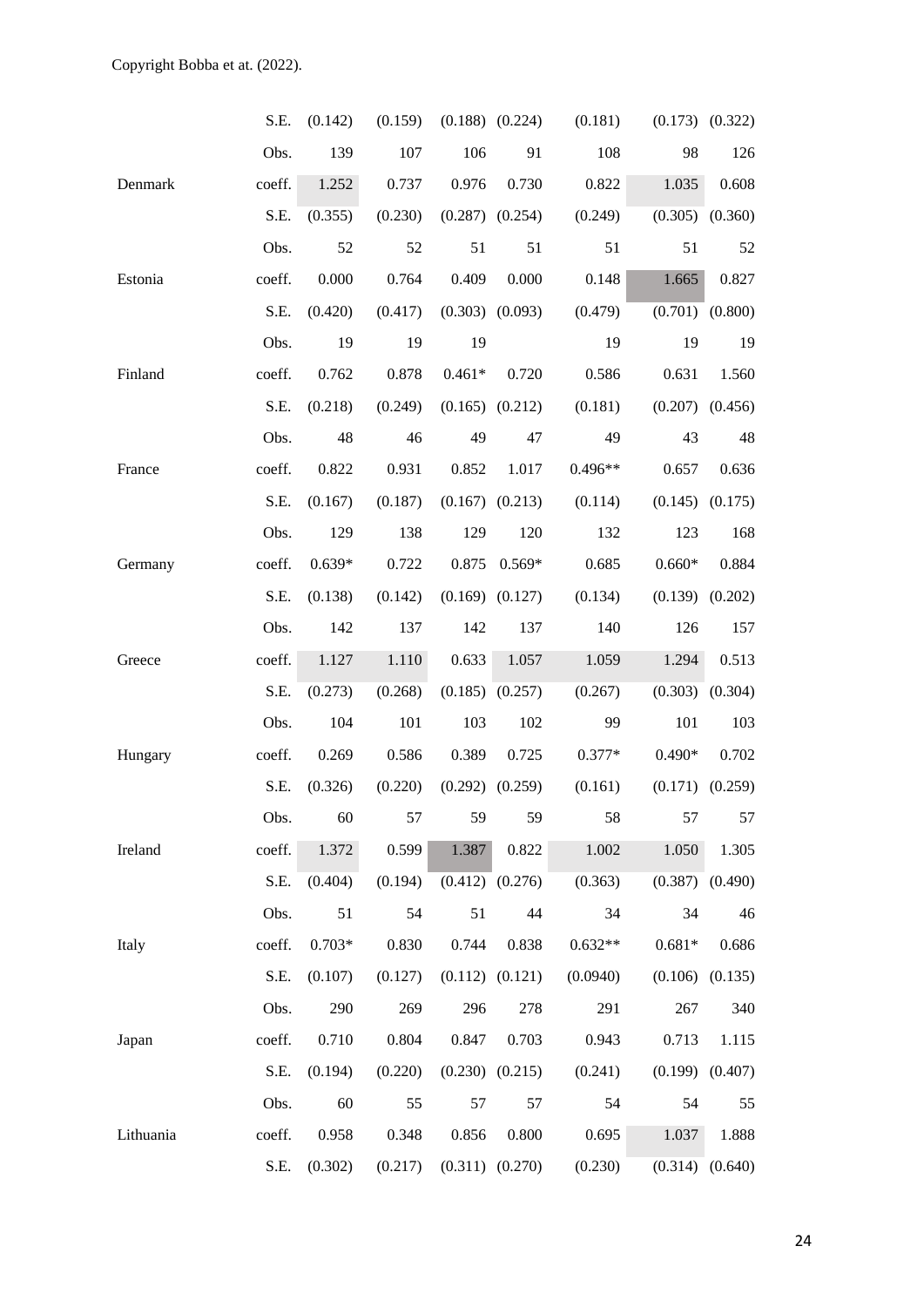|                    | Obs.   | 42                | 41             | 43                              | 42                  | 38         | 38                   | 35      |
|--------------------|--------|-------------------|----------------|---------------------------------|---------------------|------------|----------------------|---------|
| Netherlands        | coeff. | 1.130             | 0.569          | 1.044                           | 0.924               | 0.234      | $0.171*$             | 0.483   |
|                    | S.E.   | (0.335)           | (0.236)        |                                 | $(0.304)$ $(0.285)$ | (0.177)    | (0.153)              | (0.564) |
|                    | Obs.   | 39                | 42             | 37                              | 36                  | 34         | 34                   | 42      |
| Norway             | coeff. | 1.100             | $0.482*$       | 1.322                           | 1.257               | 0.821      | 0.747                | 0.749   |
|                    | S.E.   | (0.315)           | (0.174)        |                                 | $(0.337)$ $(0.353)$ | (0.215)    | (0.244)              | (0.309) |
|                    | Obs.   | 43                | 44             | 52                              | 42                  | 50         | 34                   | 48      |
| Poland             | coeff. | 0.695             | 0.731          | $0.388*$                        | 0.258               | $0.515**$  | 0.787                | 0.920   |
|                    | S.E.   | (0.156)           | (0.153)        | (0.179)                         | (0.236)             | (0.112)    | (0.166)              | (0.235) |
|                    | Obs.   | 178               | 169            | 180                             | 167                 | 163        | 156                  | 173     |
| Portugal           | coeff. | 0.908             | 0.967          | 0.650                           | 0.906               | 0.921      | 0.799                | 1.492   |
|                    | S.E.   | (0.211)           | (0.217)        | $(0.157)$ $(0.206)$             |                     | (0.210)    | (0.185)              | (0.346) |
|                    | Obs.   | 120               | 118            | 120                             | 119                 | 120        | 117                  | 120     |
| Romania            | coeff. | $0.566*$          | 0.841          | 0.984                           | 1.002               | 1.107      | 1.119                | 0.898   |
|                    | S.E.   | (0.146)           | (0.162)        |                                 | $(0.181)$ $(0.182)$ | (0.215)    | $(0.203)$ $(0.272)$  |         |
|                    | Obs.   | 173               | 173            | 164                             | 164                 | 133        | 131                  | 146     |
| Serbia             | coeff. | 1.621             | 0.457          | 0.000                           | 0.0370              | 0.849      | 1.075                | 0.841   |
|                    | S.E.   | (0.699)           | (0.299)        | (0.000)                         | (0.225)             | (0.612)    | (0.673)              | (0.674) |
|                    | Obs.   | 30                | 28             | 18                              | 17                  | 15         | 16                   | 30      |
| Slovakia           | coeff. | 0.902             | 0.533          | 0.738                           | 0.652               | 0.659      | 0.792                | 0.396   |
|                    | S.E.   | (0.243)           | (0.176)        | (0.226)                         | (0.179)             | (0.191)    | (0.233)              | (0.404) |
|                    | Obs.   | 80                | 78             | 76                              | 76                  | 77         | 64                   | 69      |
| Slovenia           | coeff. | 0.231             | 0.631          | 0.167                           | $0.318*$            | 0.798      | 0.592                | 0.081   |
|                    |        | $S.E.$ $(-0.333)$ |                | $(-0.417)$ $(-0.386)$ $(-0.16)$ |                     | $(-0.363)$ | $(-0.327)$ $(1.270)$ |         |
|                    | Obs.   | 30                | 21             | 20                              | 21                  | 26         | 23                   | 26      |
| Spain              | coeff. | 0.930             | 1.032          | 0.878                           | 0.961               | 0.855      | 0.973                | 0.770   |
|                    | S.E.   | (0.124)           | (0.132)        |                                 | $(0.125)$ $(0.134)$ | (0.111)    | (0.131)              | (0.120) |
|                    | Obs.   | 323               | 316            | 304                             | 302                 | 322        | 315                  | 354     |
| Sweden             | coeff. | 0.688             | 1.138          | $0.424**$                       | 0.834               | 0.655      | 0.879                | 1.324   |
|                    | S.E.   | (0.206)           | (0.294)        |                                 | $(0.135)$ $(0.227)$ | (0.189)    | $(0.230)$ $(0.434)$  |         |
|                    | Obs.   | 61                | 65             | 66                              | 65                  | 62         | 64                   | 64      |
| Switzerland French | coeff. |                   | 0.566 0.000347 | 0.444                           | 0.329               | 0.966      | 1.310                | 1.228   |
|                    | S.E.   | (0.293)           | (0.205)        |                                 | $(0.245)$ $(0.363)$ | (0.277)    | $(0.405)$ $(0.431)$  |         |
|                    | Obs.   | 37                | 42             | 40                              | 38                  | 38         | 33                   | 39      |